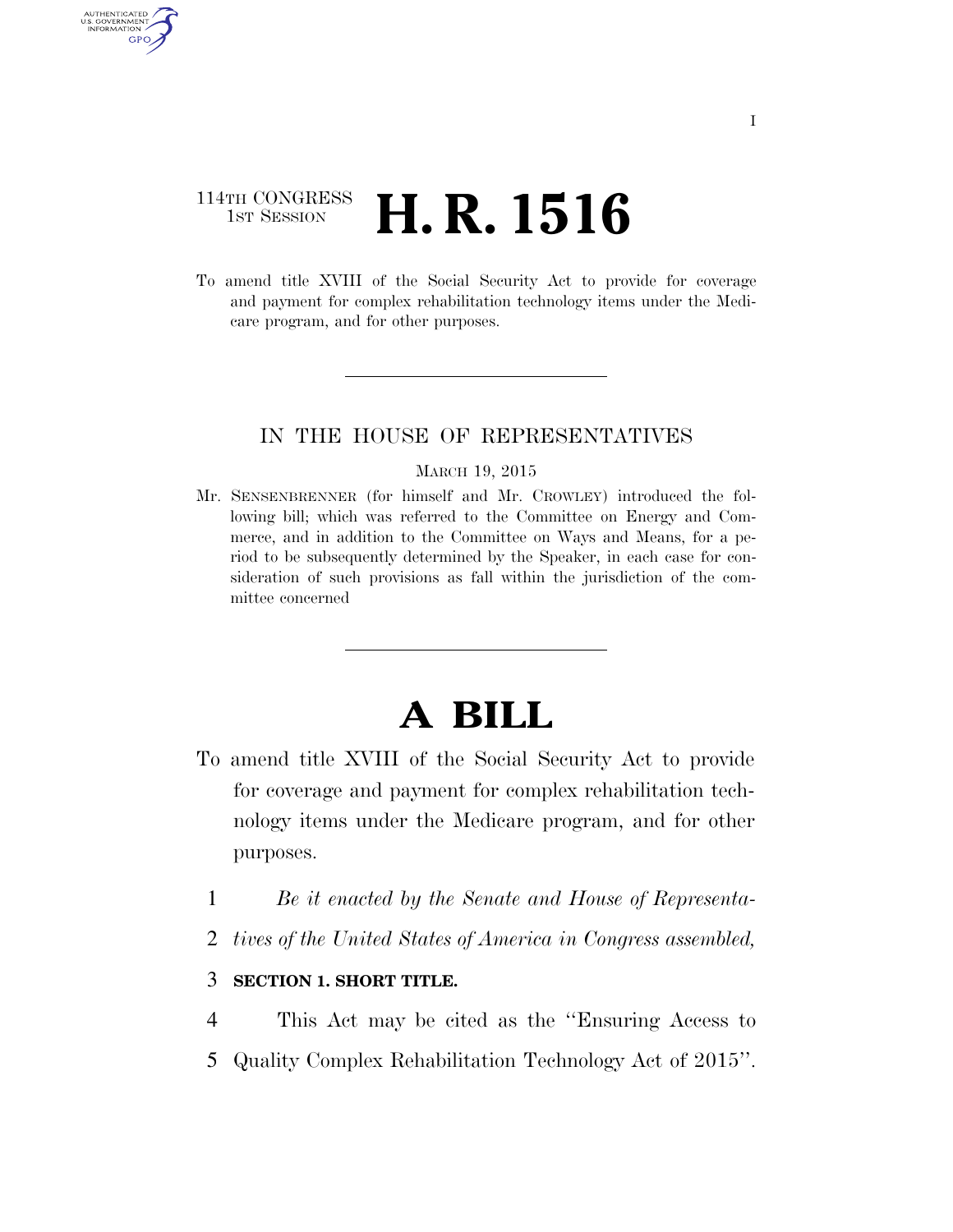### **SEC. 2. FINDINGS.**

Congress finds the following:

 (1) Individuals with disabilities and significant medical conditions such as Cerebral Palsy, Muscular Dystrophy, Multiple Sclerosis, Spinal Cord Injury, Amyotrophic Lateral Sclerosis, and Spina Bifida ex- perience physical, functional, and cognitive chal-lenges every day.

 (2) Complex rehabilitation technology items (in this Act referred to as ''CRT items''), including products such as complex rehabilitation power wheel- chairs, highly configurable manual wheelchairs, adaptive seating and positioning systems, and other specialized equipment, such as standing frames and gait trainers, enable individuals to maximize their function and minimize the extent and costs of their medical care.

 (3) Access to CRT items and related services can be threatened by inadequate coding, coverage, and payment policies for such items and services. These policies have restricted access to existing com- plex rehabilitation technology and stifled innovation. Access challenges have increased over the past sev- eral years and, without meaningful change to these policies, will only become greater in the future.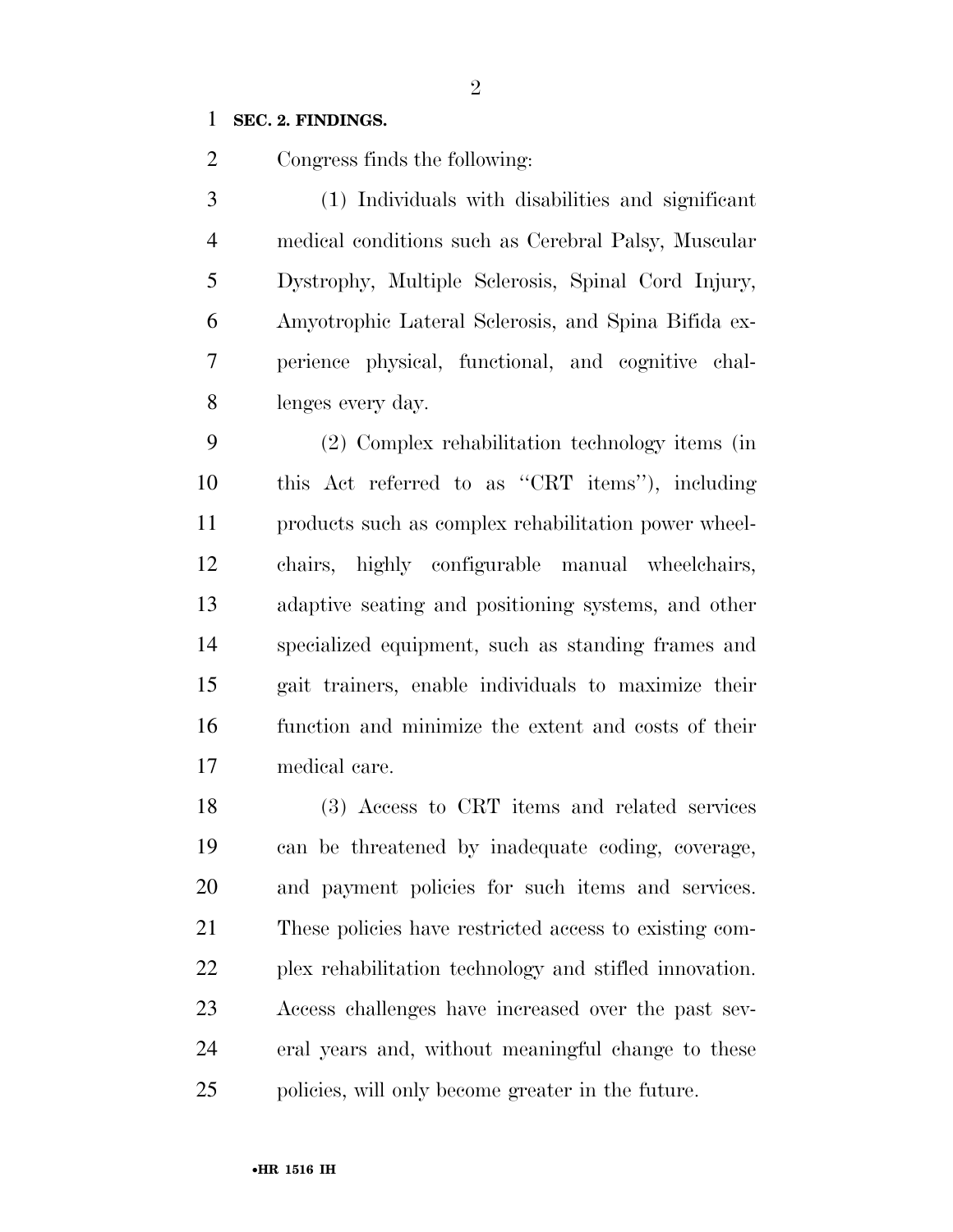(4) Current Medicare policies often fail to ade- quately address the needs of individuals with disabil- ities, to consider the range of services furnished by complex rehabilitation technology suppliers, and to recognize and account for the complexity and unique nature of the equipment itself.

 (5) A significant factor responsible for such ac- cess challenges is that individually-configurable CRT items do not have a distinct payment category under the Medicare program, but instead are classified within the broad category of durable medical equip- ment (DME). CRT items serve patients with serious medical conditions that require a broader range of services and specialized personnel than what is re- quired for standard DME. Individually configured CRT items also require more resources in the areas of configuring, training, and education to ensure ap-propriate use and to optimize results.

 (6) Unlike most DME, a medical model incor- porating an interdisciplinary team approach is nec- essary to ensure proper individual configuration and use of a CRT item. This team typically includes a physician, a licensed physical or licensed occupa- tional therapist (with no financial relationship with the CRT supplier), a qualified CRT professional, the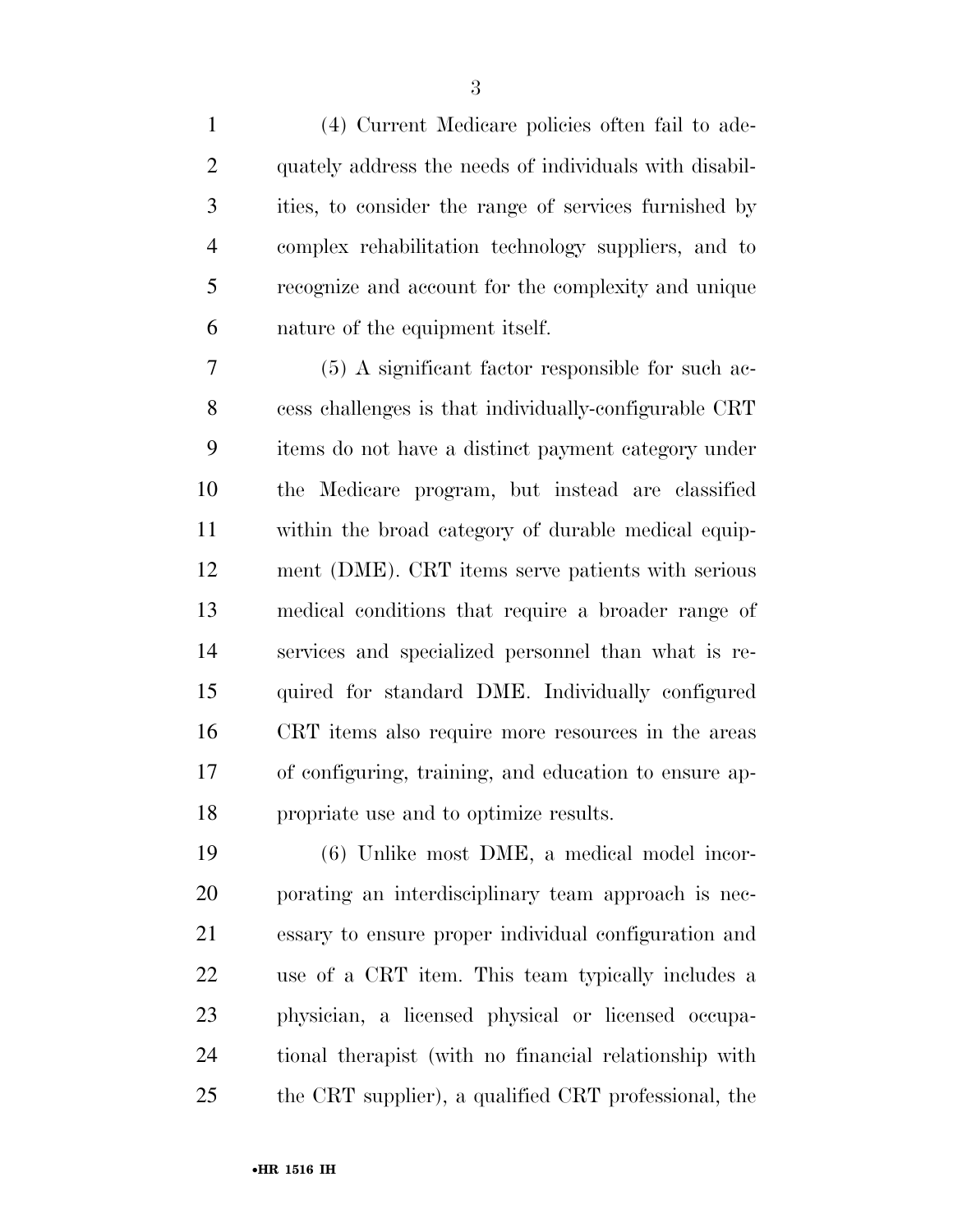individual using such item, and sometimes a care-giver for such individual.

 (7) The Medicare program should recognize the specialized nature of the CRT service delivery model, the required supporting processes and technology-re- lated CRT services, the credentials and competencies needed by the providing suppliers and critical staff, and the related costs involved. A separate benefit category for CRT items would allow for unique cod- ing, coverage, and payment rules and policies that address the unique needs of persons with disabilities and acknowledge the extensive service component.

 (8) Congress and the Centers for Medicare & Medicaid Services have previously recognized the benefits of a separate classification for unique, indi- vidually configured products. In 2008, Congress ex- empted certain CRT items from inclusion in the Medicare DME competitive bidding program, and Congress has created a separate and distinct benefit category for orthotics and prosthetics (custom braces and artificial limbs), which have their own medical policies, accreditation standards, and payment cal-culations.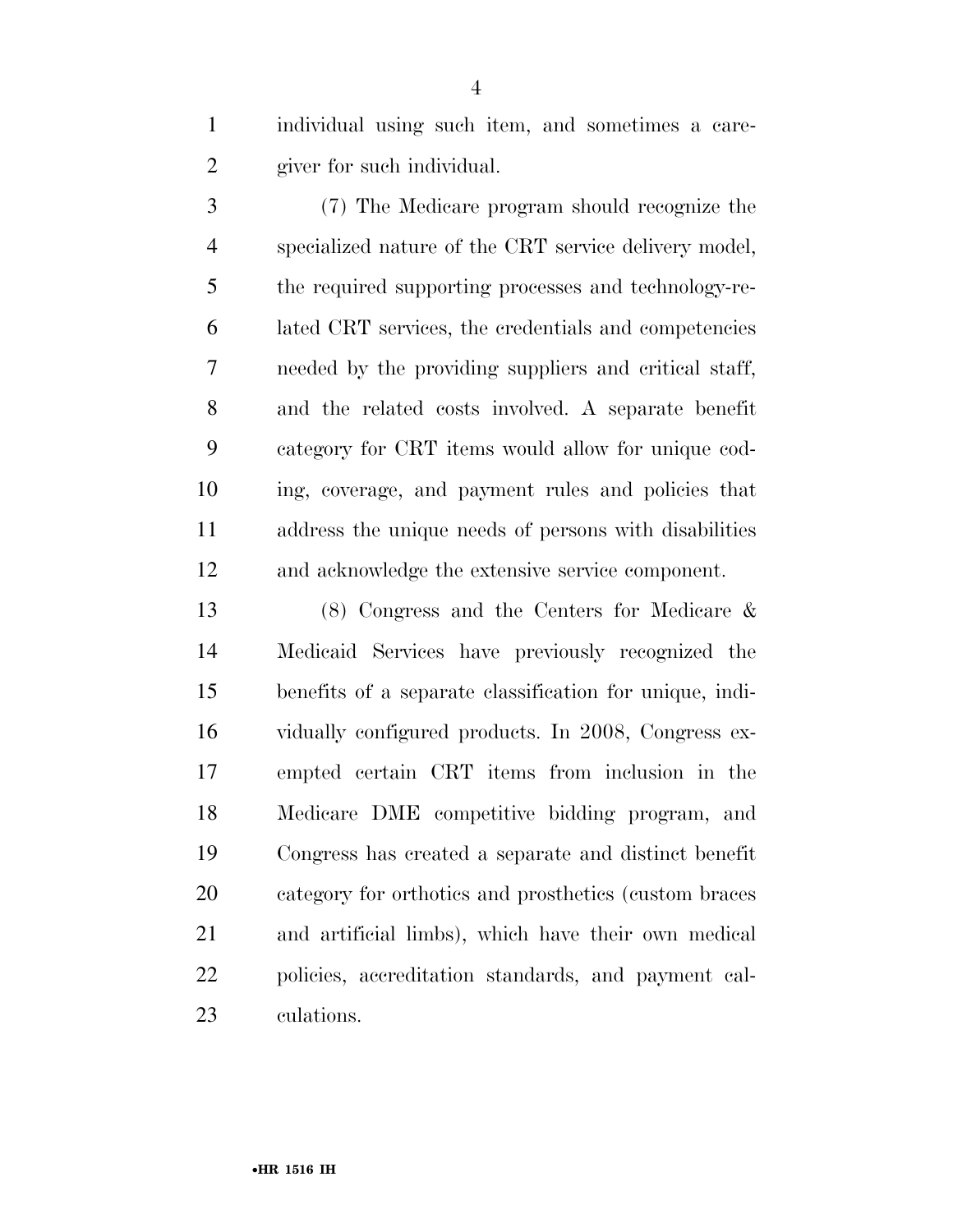| 1              | SEC. 3. ESTABLISHING SEPARATE BENEFIT CATEGORY FOR             |
|----------------|----------------------------------------------------------------|
| $\overline{2}$ | <b>COMPLEX REHABILITATION TECHNOLOGIES</b>                     |
| 3              | WITHIN MEDICARE.                                               |
| $\overline{4}$ | (a) NEW CATEGORY.—Section 1861 of the Social Se-               |
| 5              | curity Act $(42 \text{ U.S.C. } 1395x)$ is amended—            |
| 6              | $(1)$ in subsection $(s)(2)$ —                                 |
| 7              | $(A)$ in subparagraph $(EE)$ , by striking                     |
| 8              | "and" at the end;                                              |
| 9              | $(B)$ in subparagraph $(FF)$ , by inserting                    |
| 10             | "and" at the end; and                                          |
| 11             | (C) by inserting after subparagraph (FF)                       |
| 12             | the following new paragraph.                                   |
| 13             | "(GG) complex rehabilitation technology                        |
| 14             | items (as defined in subsection (iii));"; and                  |
| 15             | $(2)$ by adding at the end the following new sub-              |
| 16             | section:                                                       |
| 17             | "Complex Rehabilitation Technology Item                        |
| 18             | $\lq\lq$ (iii)(1) The terms 'complex rehabilitation technology |
| 19             | item' and 'CRT item' mean an item that—                        |
| 20             | $\lq\lq$ is designed or individually configured for            |
| 21             | a specific qualified individual to meet the individ-           |
| 22             | ual's unique—                                                  |
| 23             | "(i) medical, physical, or functional needs                    |
| 24             | related to a medical condition; and                            |
| 25             | "(ii) capacities for basic activities of daily                 |
| 26             | living or instrumental activities of daily living;             |
|                | •HR 1516 IH                                                    |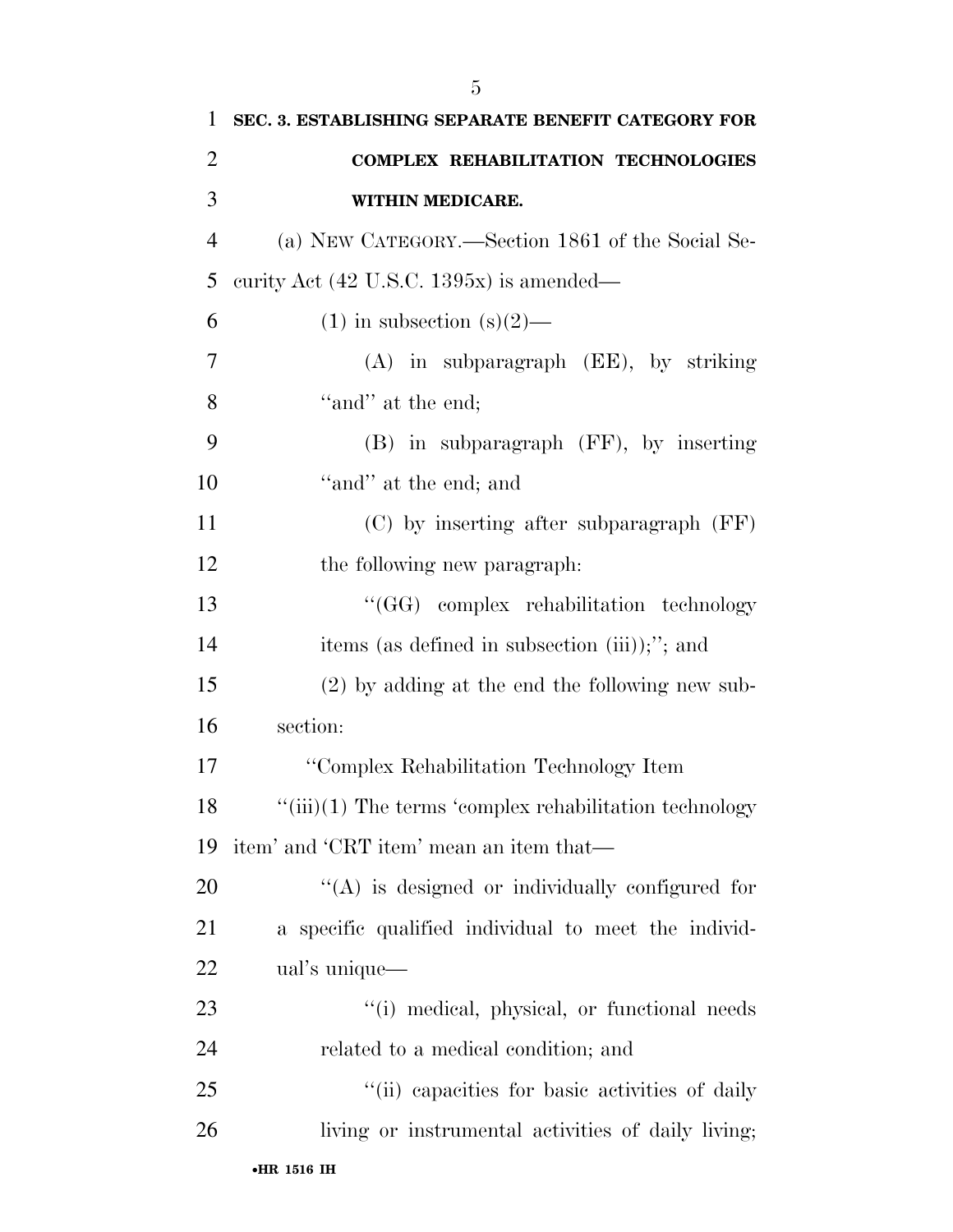| $\mathbf{1}$   | "(B) is primarily used to serve a medical or                |
|----------------|-------------------------------------------------------------|
| $\overline{2}$ | functional purpose and is generally not useful to a         |
| 3              | person in the absence of illness or injury; and             |
| $\overline{4}$ | "(C) requires certain services to ensure appro-             |
| 5              | priate design, configuration, and use of such item,         |
| 6              | including—                                                  |
| 7              | "(i) an evaluation of needs and capacities                  |
| 8              | and matching of the features and functions of               |
| 9              | CRT items to the qualified individual who will              |
| 10             | use such an item; and                                       |
| 11             | "(ii) configuring, fitting, programming, ad-                |
| 12             | justing, or adapting the particular complex re-             |
| 13             | habilitation technology item for use by such in-            |
| 14             | dividual.                                                   |
| 15             | $\lq(2)(A)$ The Secretary, in consultation with the Di-     |
| 16             | rector of Office on Disability, the Chairman of the Na-     |
| 17             | tional Council on Disability, the Executive Director on the |
|                | 18 Interagency Committee on Disability, the Director of the |
| 19             | National Institute on Disability and Rehabilitation Re-     |
| 20             | search of the Department of Education, and the Co-Chair-    |
| 21             | men of the Senior Oversight Committee's Care Manage-        |
| 22             | ment Reform Team of the Department of Defense and the       |
| 23             | Veterans Administration, shall, by regulation—              |
| 24             | "(i) designate items as complex rehabilitation              |
| 25             | technology items; and                                       |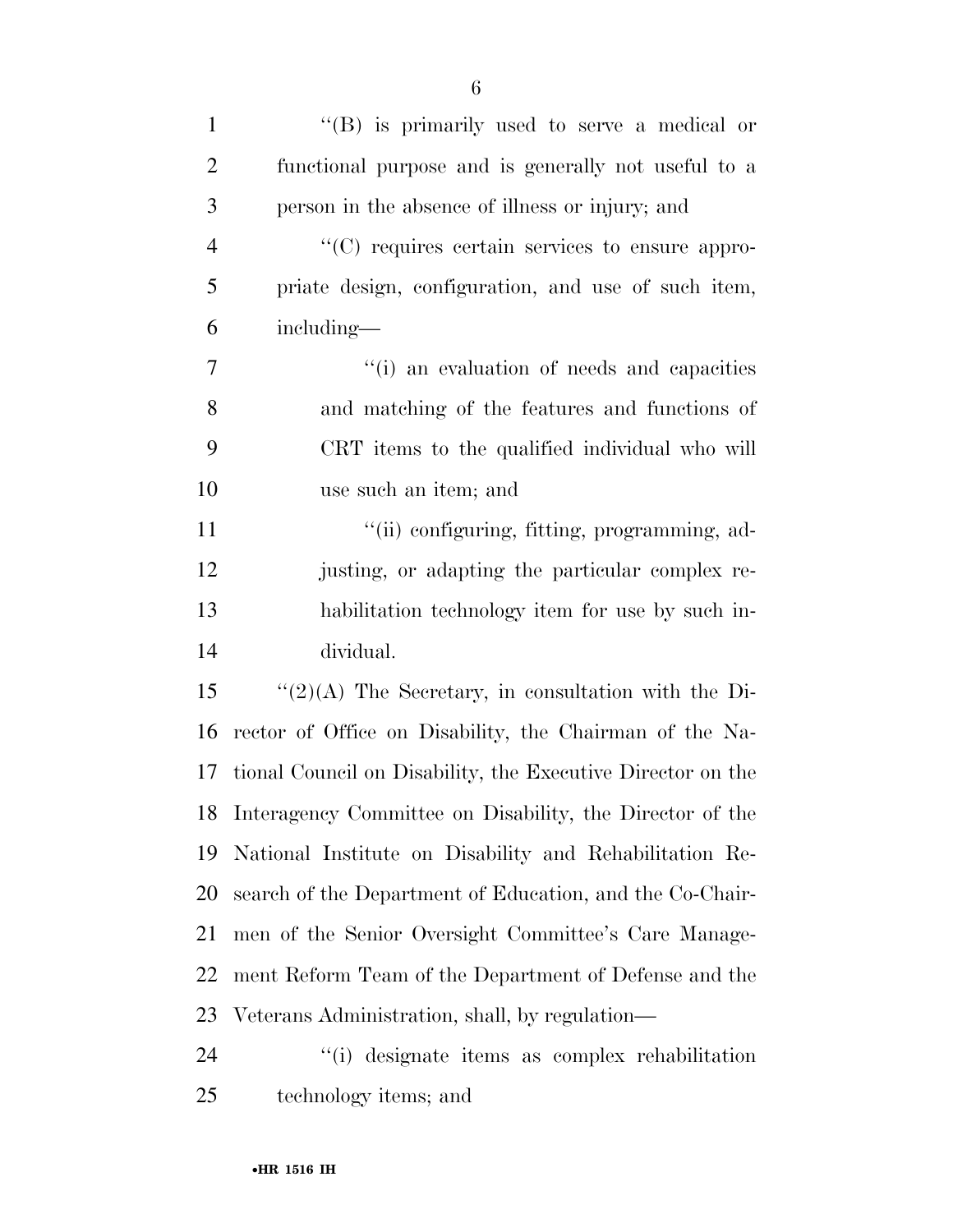''(ii) establish eligibility criteria to determine if an individual is a qualified individual based on the level of physical and functional needs and capacities related to a medical condition or conditions de-scribed in subparagraph (E).

 ''(B) The items designated as complex rehabilitation technology items under subparagraph (A)(i) shall include items which, as of January 1, 2015 , were classified within the following HCPCS codes: E0637, E0638, E0641, E0642, E0986, E1002, E1003, E1004, E1005, E1006, E1007, E1008, E1009, E1010, E1011, E1014, E1037, E1161, E1220, E1228, E1229, E1231, E1232, E1233, E1234, E1235, E1236, E1237, E1238, E1239 E2209, E2291, E2292, E2293, E2294, E2295, E2300, E2301, E2310, E2311, E2312, E2313, E2321, E2322, E2323, E2324, E2325, E2326, E2327, E2328, E2329, E2330, E2331, E2351, E2373, E2374, E2376, E2377, E2609, E2610, E2617, E8000, E8001, E8002, K0005, K0835, K0836, K0837, K0838, K0839, K0840, K0841, K0842, K0843, K0848, K0849, K0850, K0851, K0852, K0853, K0854, K0855, K0856, K0857, K0858, K0859, K0860, K0861, K0862, K0863, K0864, K0868, K0869, K0870, K0871, K0877, K0878, K0879, K0880, K0884, K0885, K0886, K0890, K0891, and K0898.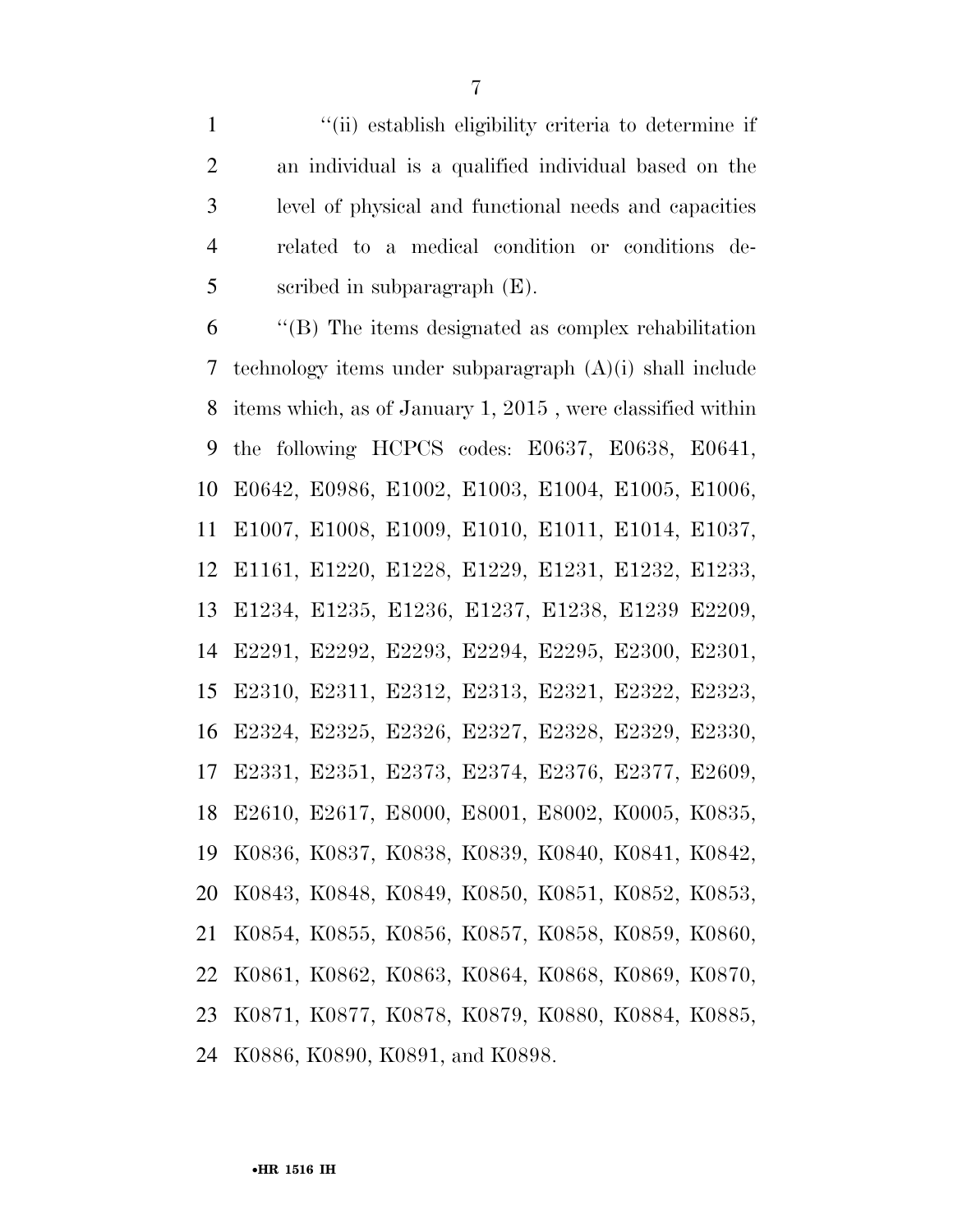''(C)(i) The items designated as complex rehabilita- tion technology items under subparagraph (A)(i) shall in-clude each item that—

 $\frac{4}{1}$  ''(I) as of January 1, 2015, was classified with-5 in the HCPCS codes under clause (ii); and ''(II) the Secretary, acting in consultation with suppliers and manufacturers of CRT items, deter- mines which items should be removed from such code and assigned a new HCPCS code because such item is a complex rehabilitation technology item.

11 ""(ii) The HCPCS codes under this clause are the fol- lowing: E0143, E0950, E0951, E0952, E0955, E0956, E0957, E0960, E0967, E0978, E0990, E1015, E1016, E1028, E01029, E1030, E2205, E2208, E2231, E2368, E2369, E2370, E2605, E2606, E2607, E2608, E2613, E2614, E2615, E2616, E2620, E2621, E2624, E2625, K0004, K0009, K0040, K0108, and K0669.

 ''(D) The Secretary may not designate as a complex rehabilitation technology item—

20  $\frac{1}{20}$  (i) adaptive equipment to operate motor vehi-cles;

22  $\frac{1}{2}$   $\frac{1}{2}$   $\frac{1}{2}$  ii) prosthetic devices described in subsection 23 (s)(8); or

24  $\frac{1}{2}$  (iii) orthotics and prosthetics described in sub-25 section  $(s)(9)$ .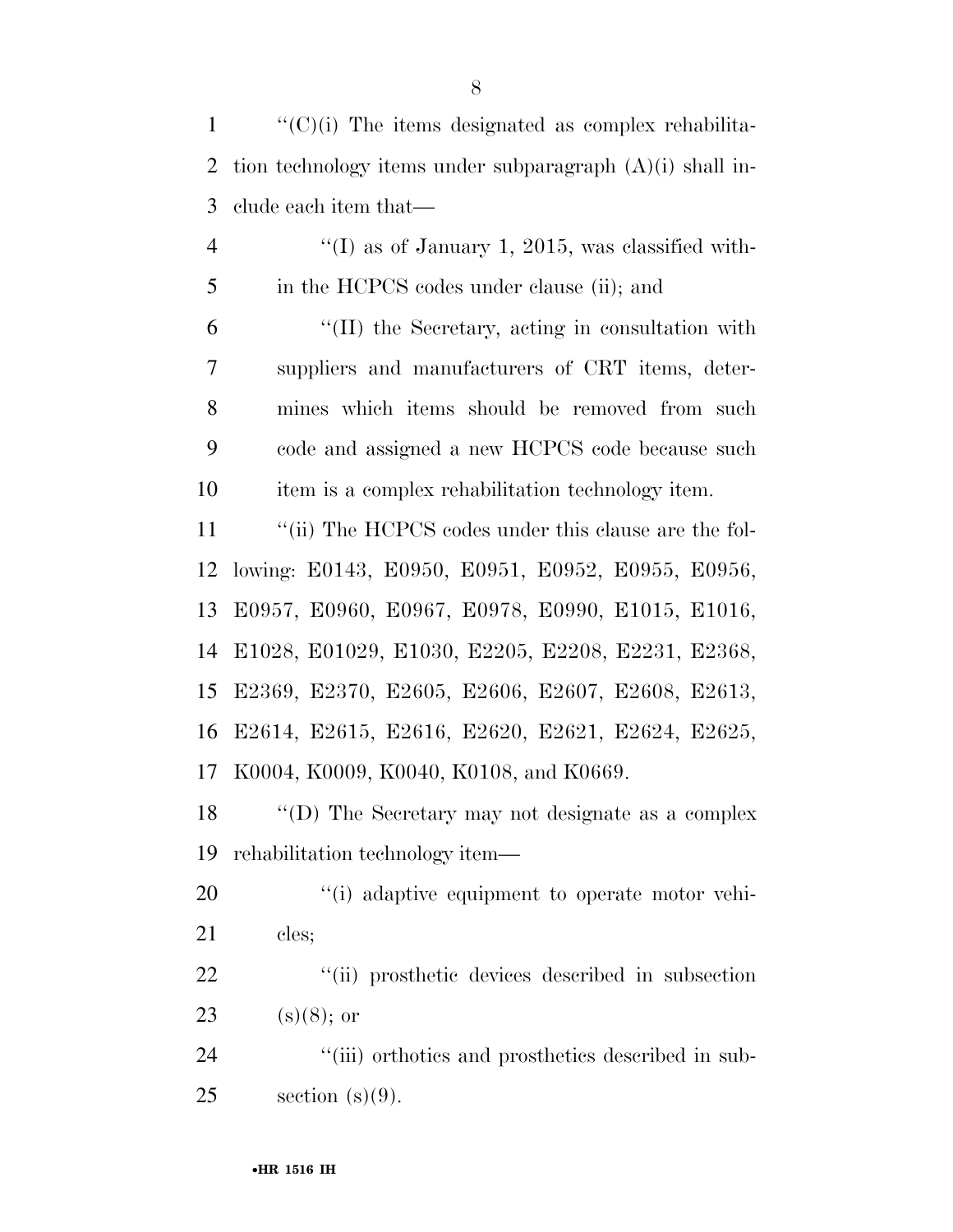''(E) The Secretary shall publish guidelines and im- plement a process to facilitate the submission of com- prehensive coding proposals addressing CRT items to be submitted to the CMS HCPCS Work Group and included in the HCPCS Work Group public meetings.

 ''(F) In establishing the eligibility criteria under sub- paragraph (A)(ii), the Secretary shall include appropriate physical and functional needs and capacities arising from any of the following medical conditions:

 ''(i) Congenital disorders, progressive or degen- erative neuromuscular diseases, or injuries or trau- ma that result in significant physical or functional needs and capacities.

 ''(ii) Spinal cord injury, traumatic brain injury, cerebral palsy, muscular dystrophy, spina bifida, osteogenesis imperfecta, arthrogryposis, amyotrophic lateral sclerosis, multiple sclerosis, demyelinating disease, myelopathy, myopathy, progressive muscular atrophy, anterior horn cell disease, post-polio syn- drome, cerebellar degeneration, dystonia, Hunting-ton's disease, or spinocerebellar disease.

22  $\frac{1}{2}$  (iii) Certain types of amputation, paralysis, or paresis that result in significant physical or func-tional needs and capacities.

25  $\text{``(G)(i) For 2016, the Secretary shall publish—}$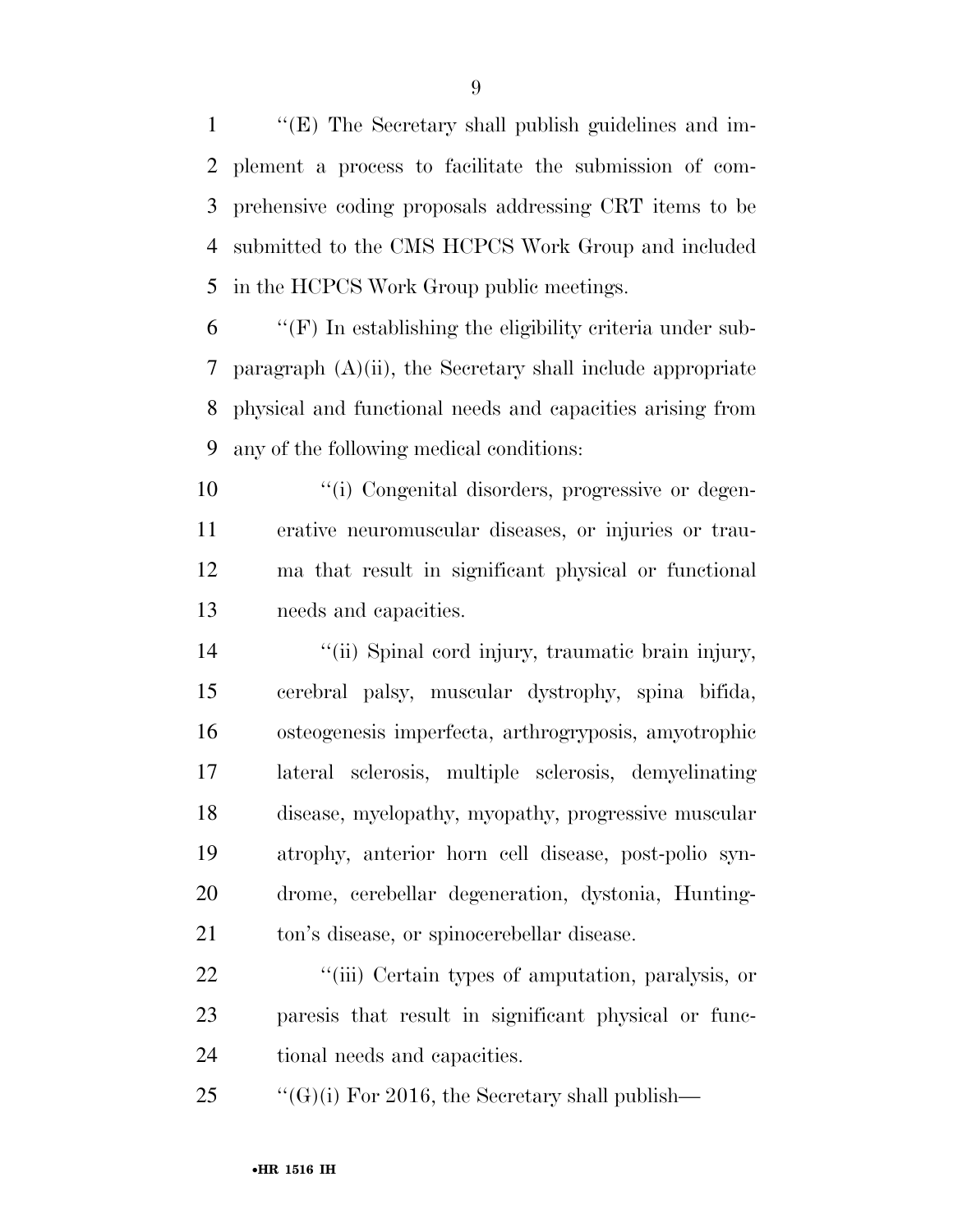1 ''(I) a list of items designated under subpara-

graph (A)(i) and the HCPCS codes for such items;

| 3              | and                                                          |
|----------------|--------------------------------------------------------------|
| $\overline{4}$ | "(II) the eligibility criteria established under             |
| 5              | subparagraph $(A)(ii)$ .                                     |
| 6              | "(ii) For $2017$ and each subsequent year, the Sec-          |
| 7              | retary shall publish any necessary updates to such list (in- |
| 8              | cluding additions of new CRT items and any changes in        |
| 9              | applicable HCPCS codes) and to such eligibility criteria.    |
| 10             | "(H) The Secretary shall make available, on a public         |
| 11             | Web site, the process by which the Secretary will consider   |
| 12             | requests from members of the public that the Secretary—      |
| 13             | "(i) designate an item as a CRT item under                   |
| 14             | subparagraph $(A)(i)$ ; or                                   |
| 15             | "(ii) amend the eligibility criteria established             |
| 16             | under subparagraph $(A)(ii)$ .                               |
| 17             | $\lq(3)$ For purposes of this subsection:                    |
| 18             | "(A) The term 'capacity for basic activities of              |
| 19             | daily living' means an individual's capacity to safely       |
| 20             | participate in mobility and self-care activities includ-     |
| 21             | $ing$ —                                                      |
| 22             | "(i) maintaining and changing body posi-                     |
| 23             | tion;                                                        |
| 24             | "(ii) transferring to or from one surface to                 |
| 25             | another;                                                     |
|                |                                                              |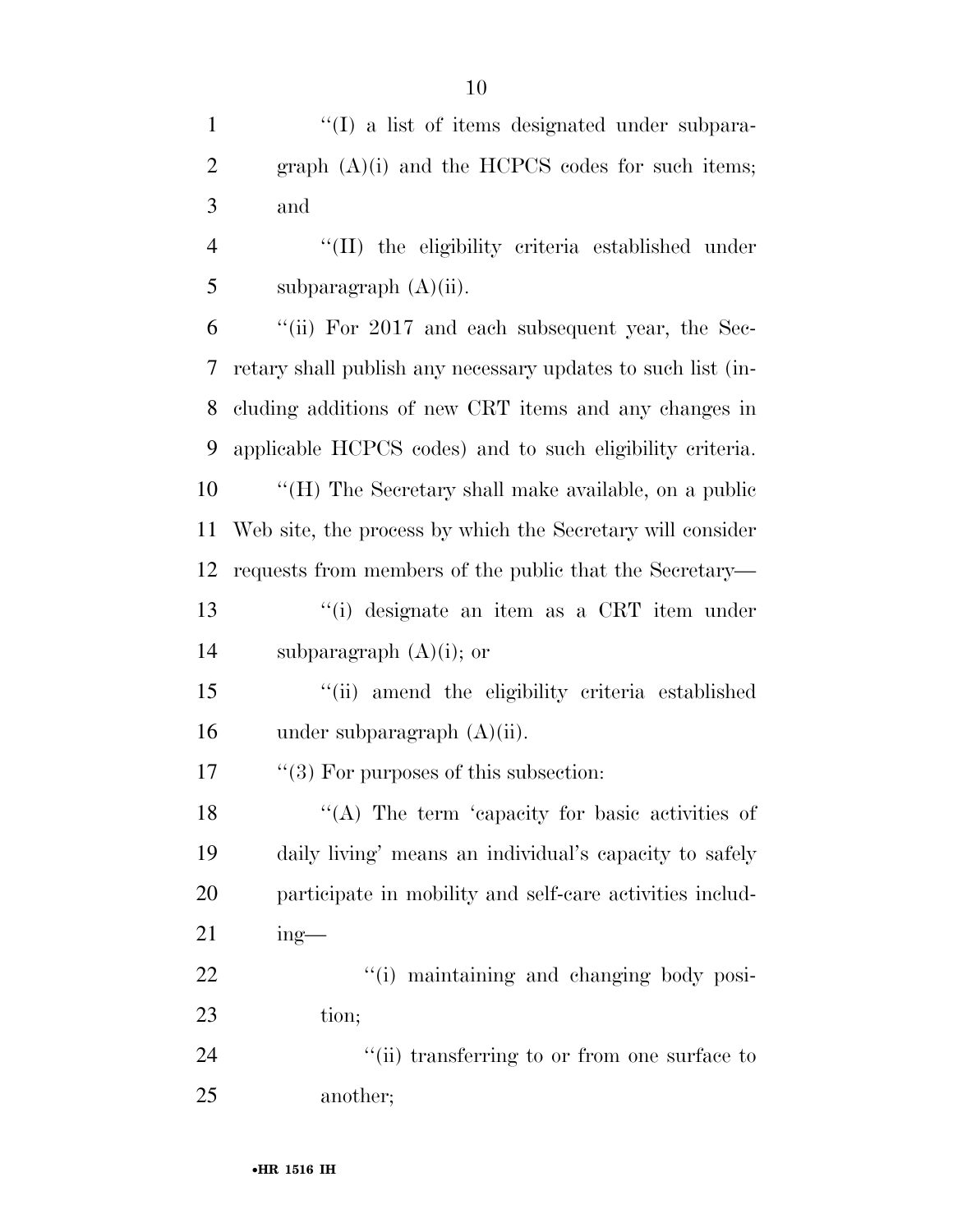| $\mathbf{1}$   | $"$ (iii) walking;                                      |
|----------------|---------------------------------------------------------|
| $\overline{2}$ | "(iv) moving from place to place using mo-              |
| 3              | bility equipment, in a safe and timely manner;          |
| $\overline{4}$ | "(v) washing one's self;                                |
| 5              | " $(vi)$ caring for the body;                           |
| 6              | "(vii) toileting;                                       |
| 7              | "(viii) dressing;                                       |
| 8              | $\lq\lq$ (ix) eating;                                   |
| 9              | " $(x)$ drinking;                                       |
| 10             | "(xi) looking after one's health; and                   |
| 11             | "(xii) carrying, moving, and handling ob-               |
| 12             | jects to perform and participate in other activi-       |
| 13             | ties under this subparagraph and subparagraph           |
| 14             | (B).                                                    |
| 15             | "(B) The term 'capacity for instrumental activi-        |
| 16             | ties of daily living' means an individual's capacity to |
| 17             | safely participate in life situations in the home and   |
| 18             | community, including-                                   |
| 19             | $``(i)$ communicating;                                  |
| 20             | "(ii) moving around using transportation;               |
| 21             | "(iii) acquiring necessities, goods,<br>and             |
| 22             | services;                                               |
| 23             | "(iv) performing household tasks;                       |
| 24             | "(v) caring for household members and                   |
| 25             | family members;                                         |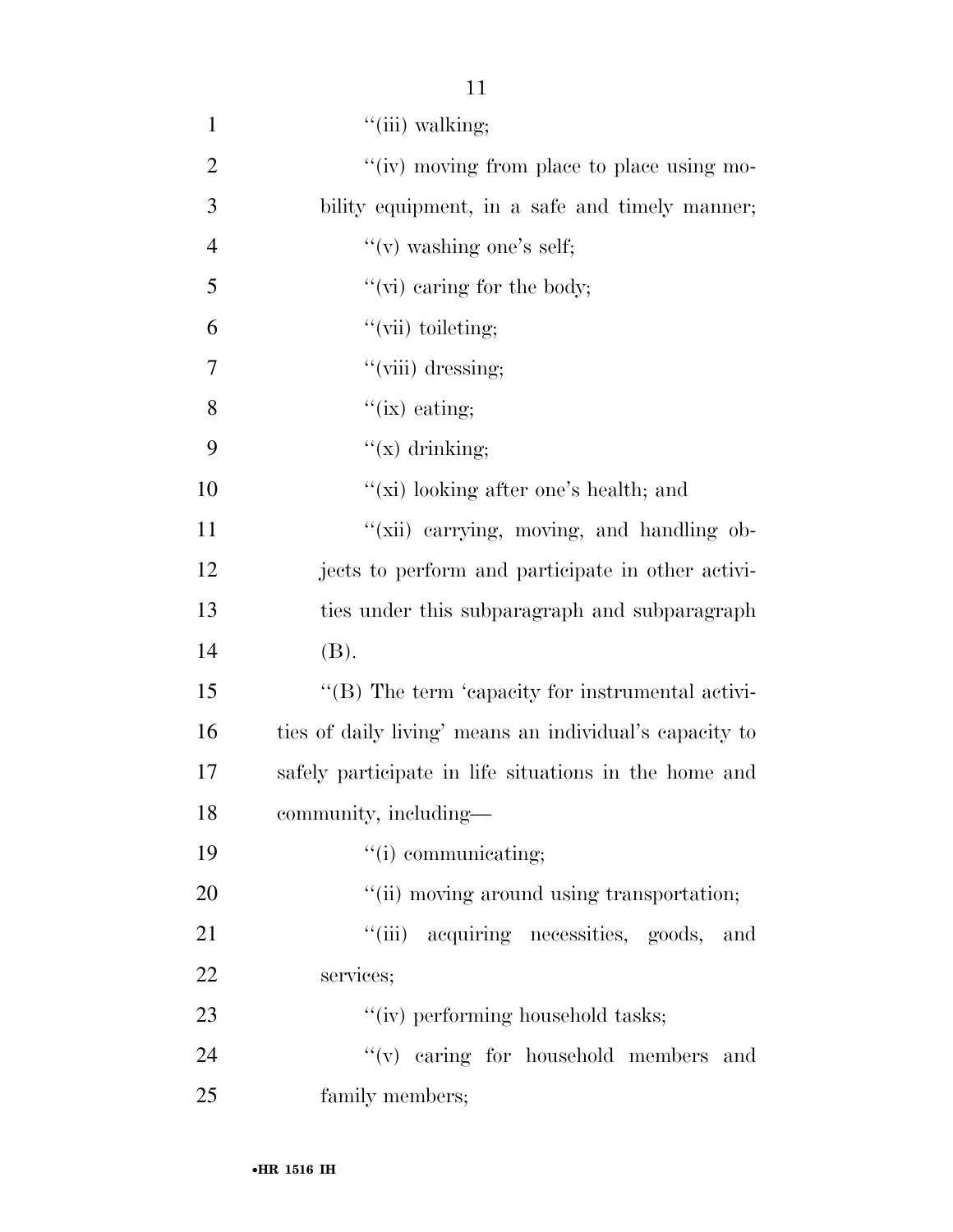| $\mathbf{1}$   | "(vi) caring for household objects;               |
|----------------|---------------------------------------------------|
| $\overline{2}$ | "(vii) engaging in education, work, employ-       |
| 3              | ment and economic life; and                       |
| $\overline{4}$ | "(viii) participating in community, social,       |
| $\mathfrak{S}$ | and civic activities.                             |
| 6              | "(C) The term 'HCPCS' refers to the Health        |
| 7              | Care Procedure Coding System.                     |
| 8              | "(D) The term 'individually-configured' means,    |
| 9              | with respect to an item, that—                    |
| 10             | "(i) the item has features, adjustments, or       |
| 11             | modifications specific to the individual who uses |
| 12             | such item or the item is used in combination      |
| 13             | with other CRT items specific to the individ-     |
| 14             | ual's needs; and                                  |
| 15             | "(ii) the supplier of such item must meas-        |
| 16             | ure the individual and configure, fit, program,   |
| 17             | adjust, or adapt the item, as appropriate, so     |
| 18             | that the item is consistent with—                 |
| 19             | $\lq\lq$ an assessment or evaluation of           |
| 20             | the individual by an appropriate licensed         |
| 21             | clinician;                                        |
| 22             | $\lq\lq$ (II) the written order required under    |
| 23             | section $1834(r)(2)(B)(i)$ ; and                  |
| 24             | "(III) medical condition, physical and            |
| 25             | functional needs and capacities, and body         |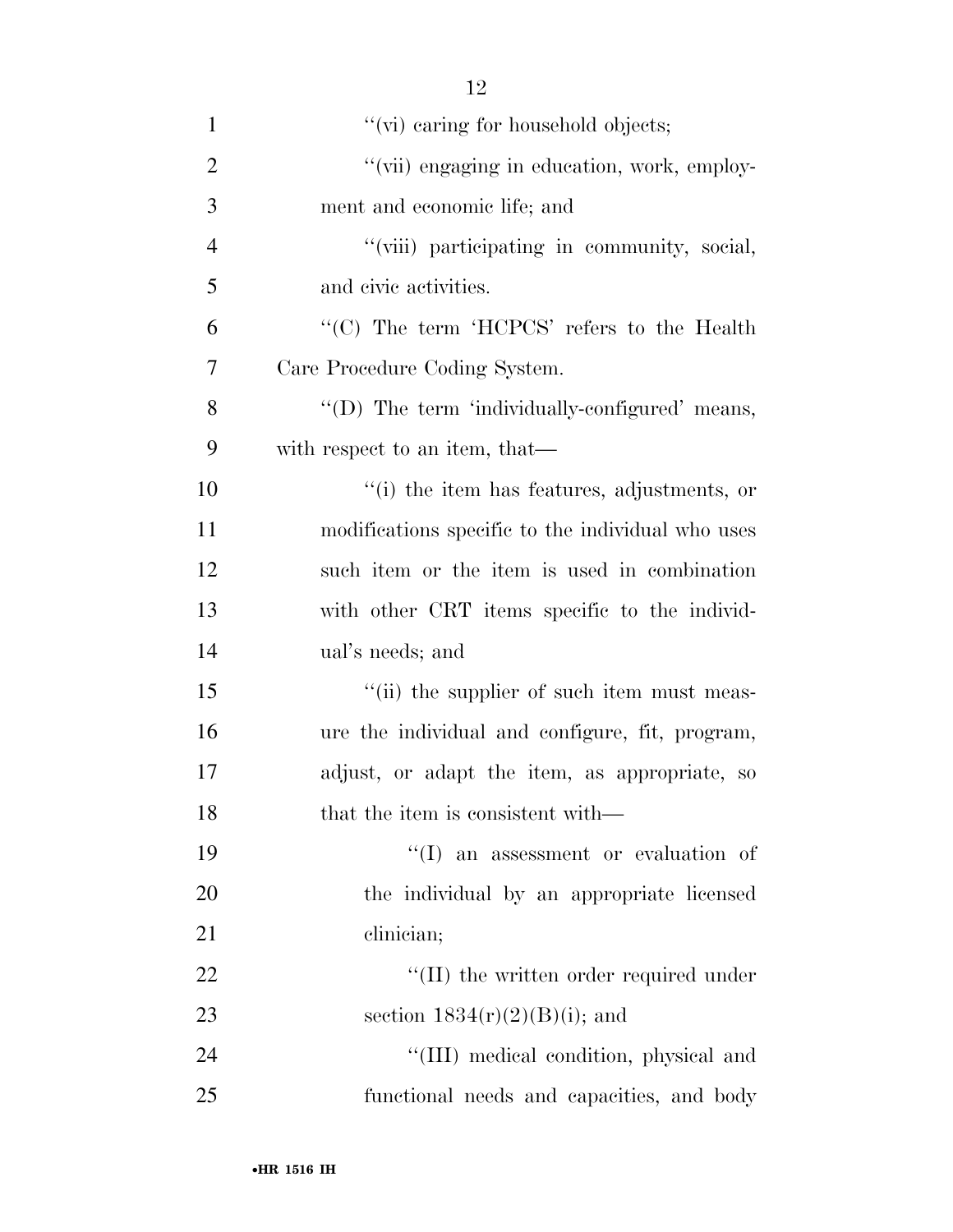| $\mathbf{1}$   | size of the individual who will use the item,         |
|----------------|-------------------------------------------------------|
| $\overline{2}$ | the period for which such individual will             |
| 3              | need such item, and the intended use of               |
| $\overline{4}$ | such item by such individual.                         |
| 5              | "(E) The term 'qualified individual' means an         |
| 6              | individual who-                                       |
| 7              | $``(i)$ is enrolled under part B; and                 |
| 8              | "(ii) has physical and functional needs and           |
| 9              | capacities that arise from a medical condition        |
| 10             | that meet the eligibility criteria established by     |
| 11             | the Secretary under paragraph $(2)(A)(ii)$ .".        |
| 12             | SEC. 4. PAYMENT RULES.                                |
| 13             | Section 1834 of the Social Security Act (42 U.S.C.    |
| 14             | 1395m) is amended by adding at the end the following: |
| 15             | "(r) COVERAGE AND PAYMENT FOR CRT ITEMS.-             |
| 16             | $``(1)$ GENERAL RULE FOR PAYMENT.—                    |
| 17             | "(A) IN GENERAL.—Not later than the                   |
| 18             | date that is one year after the date of the en-       |
| 19             | actment of this subsection, subject to subpara-       |
| 20             | graph (B), the Secretary shall determine a pay-       |
| 21             | ment system that shall apply to CRT items—            |
| 22             | "(i) with HCPCS codes that were as-                   |
| 23             | item<br>signed<br>to the<br>under<br>section          |
| 24             | 1861(iii)(2)(C)(i)(II);                               |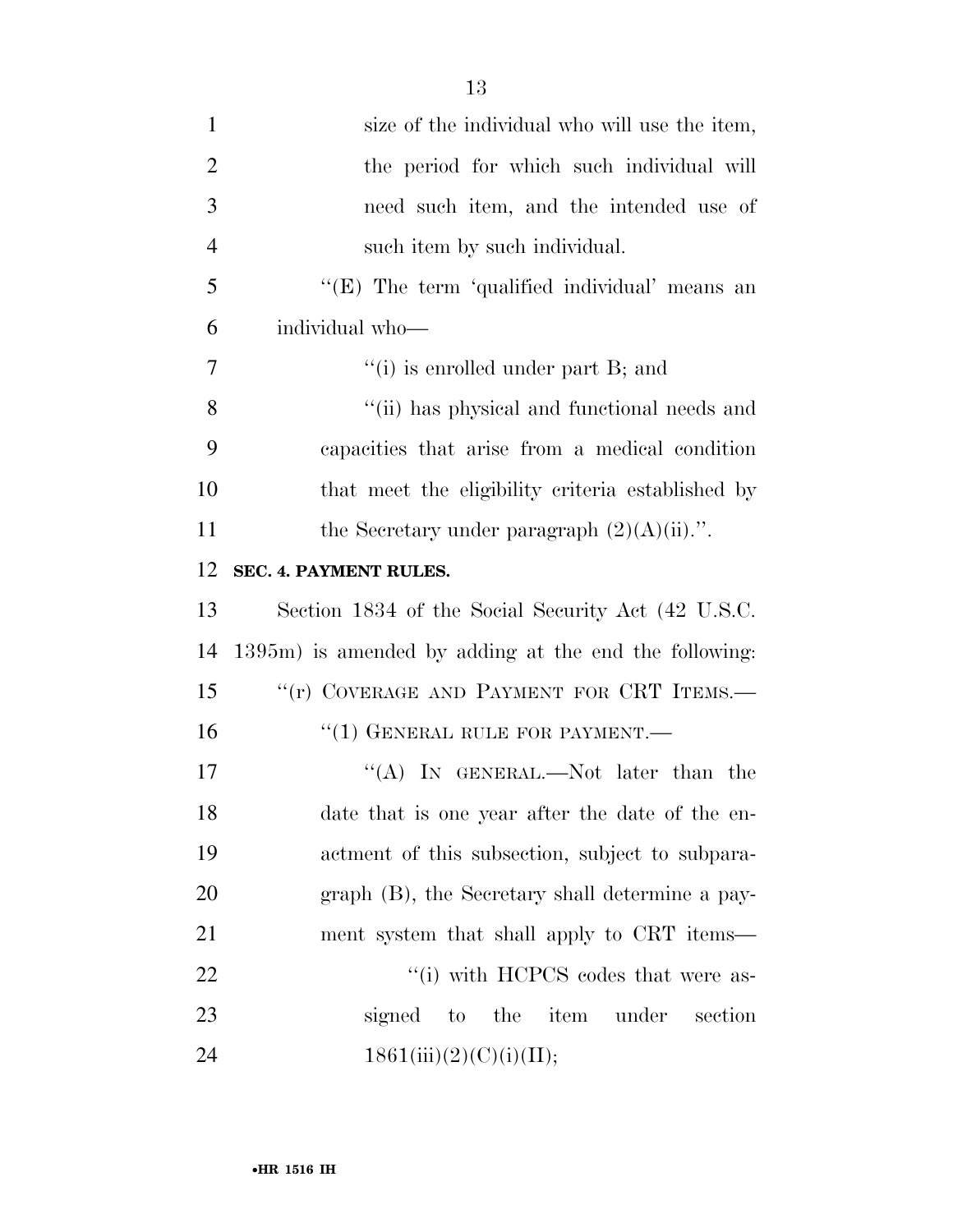| $\mathbf{1}$   | "(ii) for which no HCPCS code was           |
|----------------|---------------------------------------------|
| $\overline{2}$ | assigned prior to such date; or             |
| 3              | "(iii) which, prior to such date, was       |
| $\overline{4}$ | classified under a miscellaneous HCPCS      |
| 5              | code.                                       |
| 6              | "(B) CONSIDERATIONS.—In determining         |
| 7              | the payment system under subparagraph (A),  |
| 8              | the Secretary—                              |
| 9              | "(i) may disregard the freezes on CPI       |
| 10             | increases to the payment amounts for du-    |
| 11             | rable medical equipment that occurred be-   |
| 12             | fore the date of the enactment of this sub- |
| 13             | section, when determining the payment       |
| 14             | amount for CRT items;                       |
| 15             | "(ii) shall ensure that the payment         |
| 16             | amounts for CRT items under such system     |
| 17             | are adequate to provide qualified individ-  |
| 18             | uals with access to such items and to en-   |
| 19             | courage innovation, taking into account—    |
| 20             | $\lq\lq$ (I) the unique needs of qualified  |
| 21             | individuals for access to CRT items;        |
| 22             | "(II) the unique complexity of              |
| 23             | CRT items; and                              |
| 24             | "(III) the resources and staff              |
| 25             | needed to provide appropriate indi-         |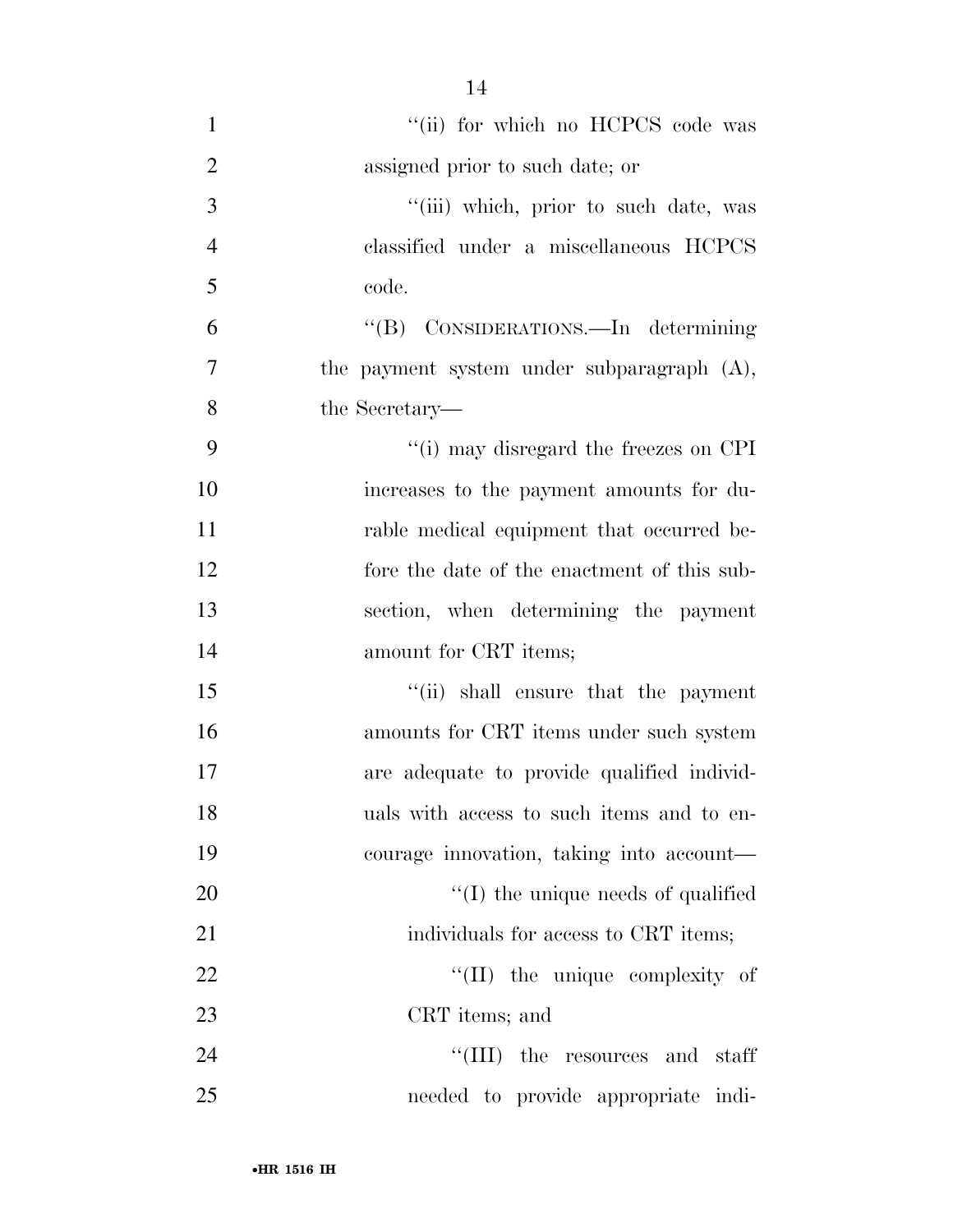| $\mathbf{1}$   | vidual configuration of CRT items for                  |
|----------------|--------------------------------------------------------|
| $\overline{2}$ | a qualified individual; and                            |
| 3              | "(iii) shall provide that CRT codes                    |
| $\overline{4}$ | will be paid on a purchase basis with a                |
| 5              | beneficiary rental basis option.                       |
| 6              | "(C) EXCLUSIVE PAYMENT RULE.—This                      |
| $\overline{7}$ | subsection shall constitute the exclusive provi-       |
| 8              | sion of this title for payment for CRT items           |
| 9              | under this part or under part A to a home              |
| 10             | health agency.                                         |
| 11             | "(D) LIMITATION ON PAYMENT. No pay-                    |
| 12             | ment shall be made under this subsection for a         |
| 13             | CRT item unless such CRT item—                         |
| 14             | $\lq$ <sup>"(i)</sup> is provided to a qualified indi- |
| 15             | vidual;                                                |
| 16             | "(ii) meets the clinical conditions for                |
| 17             | coverage established under paragraph $(2)$ ;           |
| 18             | and                                                    |
| 19             | "(iii) is furnished by a supplier ac-                  |
| 20             | eredited pursuant to paragraph (3).                    |
| 21             | "(2) CLINICAL CONDITIONS FOR COVERAGE.-                |
| 22             | "(A) IN GENERAL.—The Secretary shall                   |
| 23             | establish standards for clinical conditions for        |
| 24             | payment for CRT items under this subsection.           |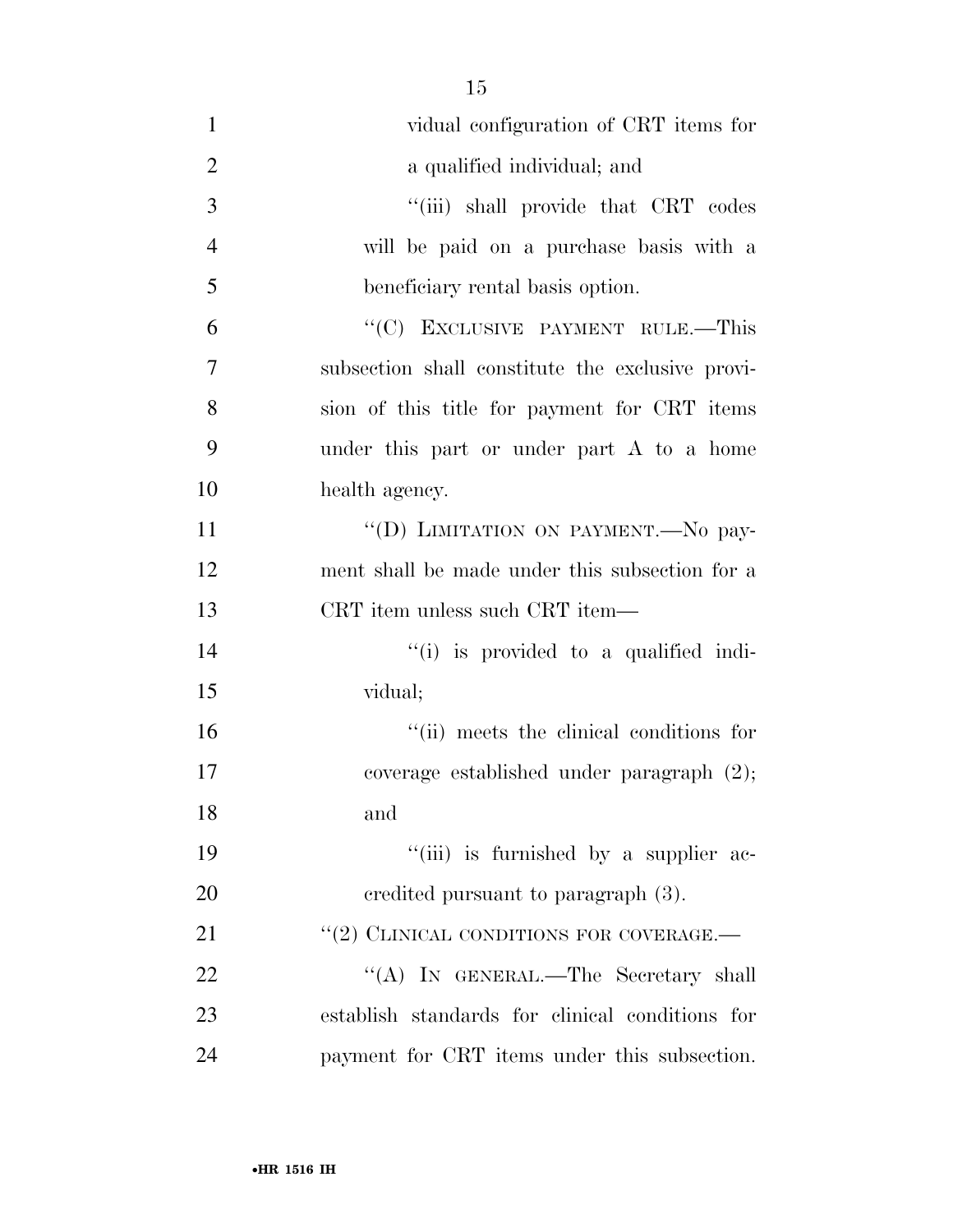| $\mathbf{1}$   | "(B) REQUIREMENTS.—The standards es-           |
|----------------|------------------------------------------------|
| $\overline{2}$ | tablished under subparagraph (A) shall require |
| 3              | the following:                                 |
| $\overline{4}$ | "(i) WRITTEN ORDER.—                           |
| 5              | "(I) IN GENERAL.—A qualified                   |
| 6              | ordering practitioner shall provide a          |
| 7              | written order for a CRT item for a             |
| 8              | qualified individual before the Sec-           |
| 9              | retary may provide payment for such            |
| 10             | item for such individual under this            |
| 11             | subsection.                                    |
| 12             | "(II) CRT EVALUATION.—In the                   |
| 13             | case of a CRT item that is cat-                |
| 14             | egorized by the Secretary, for pur-            |
| 15             | poses of the program under this title,         |
| 16             | as a manual wheelchair or a power              |
| 17             | wheelchair, and is to be provided to a         |
| 18             | qualified individual who has a diag-           |
| 19             | nosis specified under subparagraph             |
| 20             | (C), the qualified ordering practitioner       |
| 21             | may not provide a written order under          |
| 22             | subclause (I) unless the qualified indi-       |
| 23             | vidual has undergone a CRT evalua-             |
| 24             | tion conducted by a licensed physical          |
| 25             | therapist<br>occupational therapist<br>or      |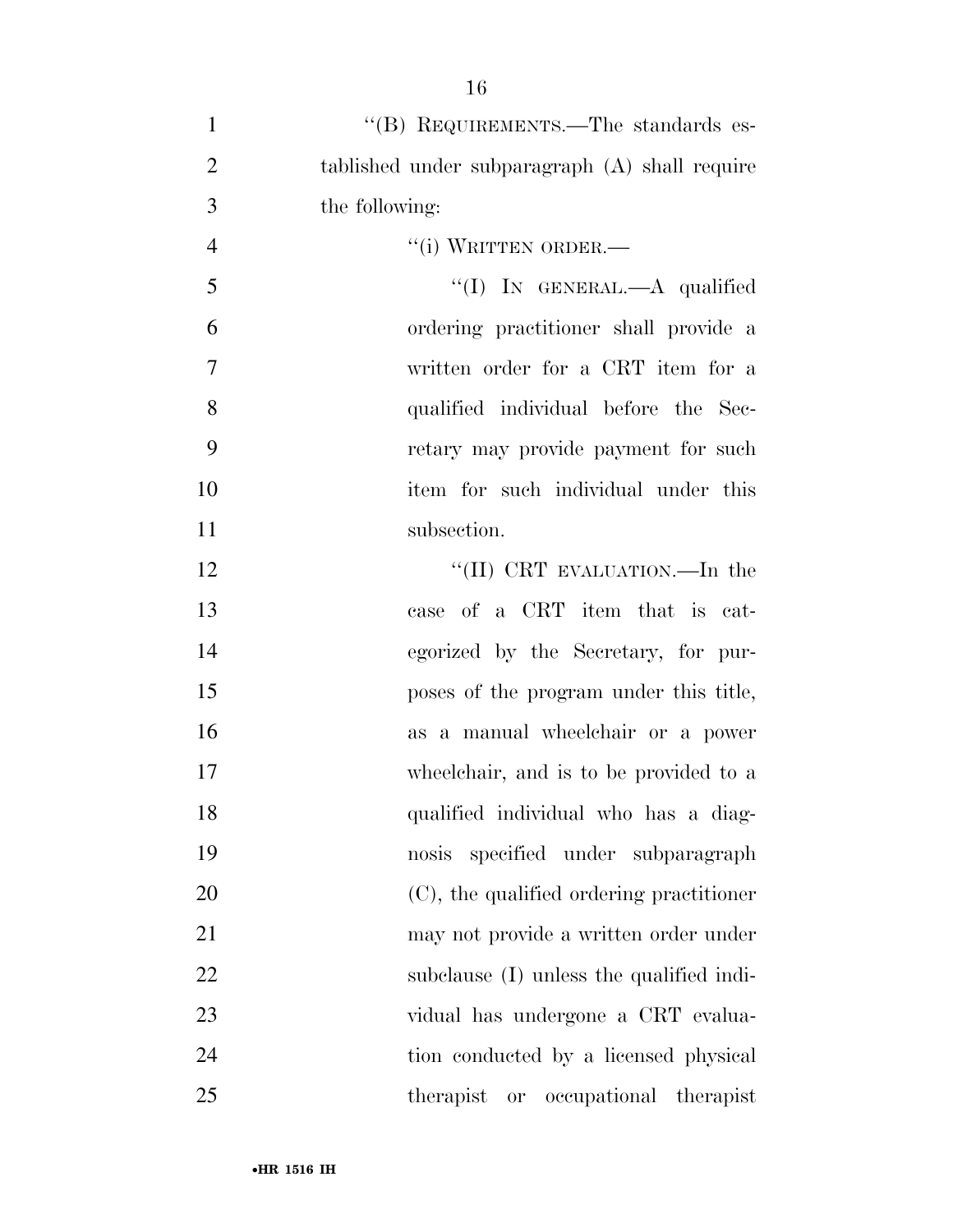| $\mathbf{1}$   | who has no financial relationship with     |
|----------------|--------------------------------------------|
| $\overline{2}$ | the CRT supplier. The performance of       |
| 3              | such a CRT evaluation by a licensed        |
| $\overline{4}$ | physical or occupational therapist         |
| 5              | shall not be subject (or counted to-       |
| 6              | wards) the limitation on certain ther-     |
| 7              | apy services under section $1833(g)$ .     |
| 8              | "(ii) DOCUMENTATION OF MEDICAL             |
| 9              | NECESSITY.—A qualified ordering practi-    |
| 10             | tioner who provides a written order under  |
| 11             | clause (i) shall maintain documentation of |
| 12             | the medical necessity of such order for a  |
| 13             | period of seven years and shall make such  |
| 14             | documentation available to the Secretary   |
| 15             | upon request. The documentation of med-    |
| 16             | ical necessity under this clause shall in- |
| 17             | clude                                      |
| 18             | $\lq\lq$ (I) evidence that the individual  |
| 19             | for whom the order was written has         |
| 20             | physical and functional needs and ca-      |
| 21             | pacities related to a medical condition    |
| 22             | that meet the eligibility criteria estab-  |
| 23             | lished<br>section<br>under                 |
| 24             | $1861(iii)(2)(A)(ii)$ ; and                |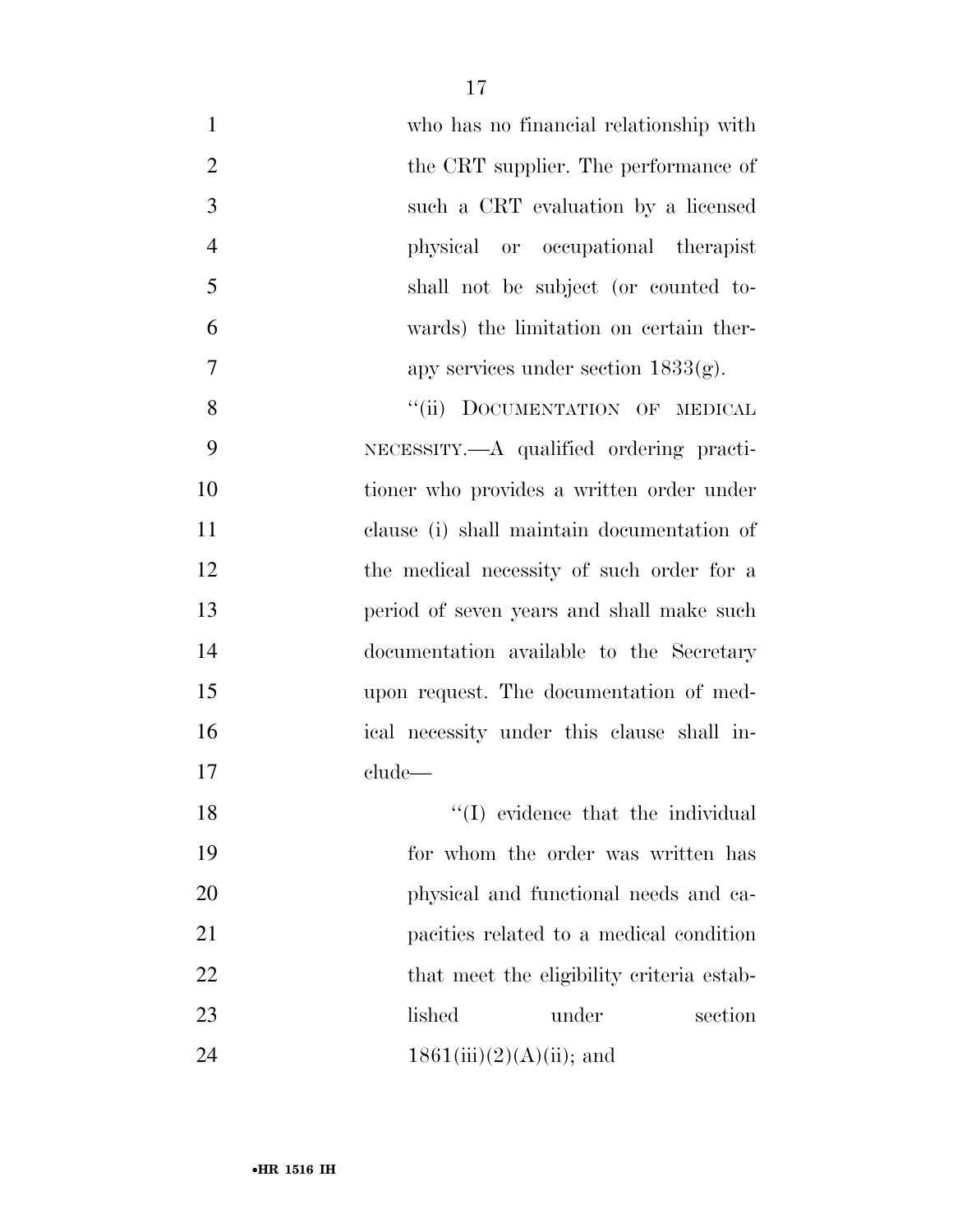| $\mathbf{1}$   | "(II) evidence of any CRT eval-                        |
|----------------|--------------------------------------------------------|
| $\overline{2}$ | uation required under clause $(i)(II)$ .               |
| 3              | "(C) SPECIFICATION OF DIAGNOSIS FOR                    |
| $\overline{4}$ | CRT EVALUATION.—The Secretary, in consulta-            |
| 5              | tion with relevant parties (including the agen-        |
| 6              | cies listed in section $1861(iii)(2)(A)$ , physicians, |
| $\overline{7}$ | licensed physical therapists, licensed occupa-         |
| 8              | tional therapists, and suppliers of complex reha-      |
| 9              | bilitation technologies) shall specify the diag-       |
| 10             | noses and other medical presentations for which        |
| 11             | the requirement for a CRT evaluation under             |
| 12             | subparagraph $(B)(i)(II)$ shall apply.                 |
| 13             | $\lq\lq$ (D) COVERAGE DETERMINATIONS.—In               |
| 14             | developing the standards under subparagraph            |
| 15             | $(A)$ , the coverage of CRT items with respect to      |
| 16             | an individual shall be based on—                       |
| 17             | "(i) the specific medical, physical, and               |
| 18             | functional needs of the individual;                    |
| 19             | "(ii) the individual's capacities for                  |
| 20             | safe participation in basic activities of              |
| 21             | daily living and instrumental activities of            |
| 22             | daily living in all routinely encountered en-          |
| 23             | vironments (as such terms are defined in               |

24 section 1861(iii)(3)); and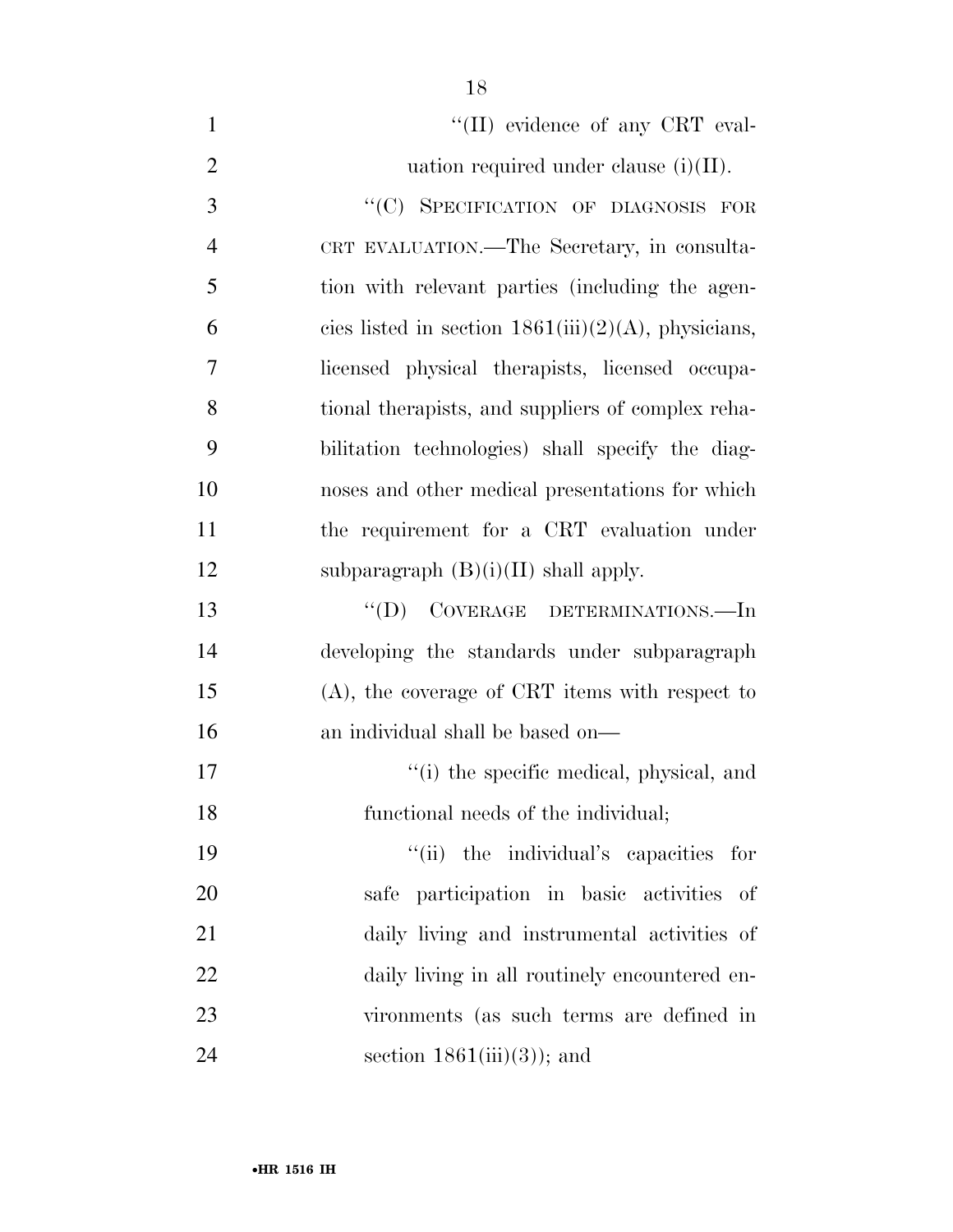1  $"$ (iii) the individual's expected pro-gression of such needs and capacities.

3 "(E) CONTRACTOR INDIVIDUALIZED CON- SIDERATION.—The Secretary shall instruct Medicare contractors to provide individual con- sideration in cases that may lack one of the di- agnoses identified, but that exhibit comparable functional presentations or deficits or (or both) and where the need for CRT items has been documented by the qualified clinical profes-sional.

12 " (F) PAYMENT FOR RESIDENTS OF SKILLED NURSING FACILITIES.—In the case of a qualified individual who is a resident of a skilled nursing facility, payment may only be made under this subsection for a CRT item for such individual if such CRT item is required as part of a plan of care to allow the transition of such individual from the skilled nursing facility to a home or community setting.

21 "(3) ESTABLISHMENT OF QUALITY STAND-ARDS.—

23 "(A) ESTABLISHMENT.—The Secretary shall establish, through regulation, quality standards for suppliers of CRT items. Such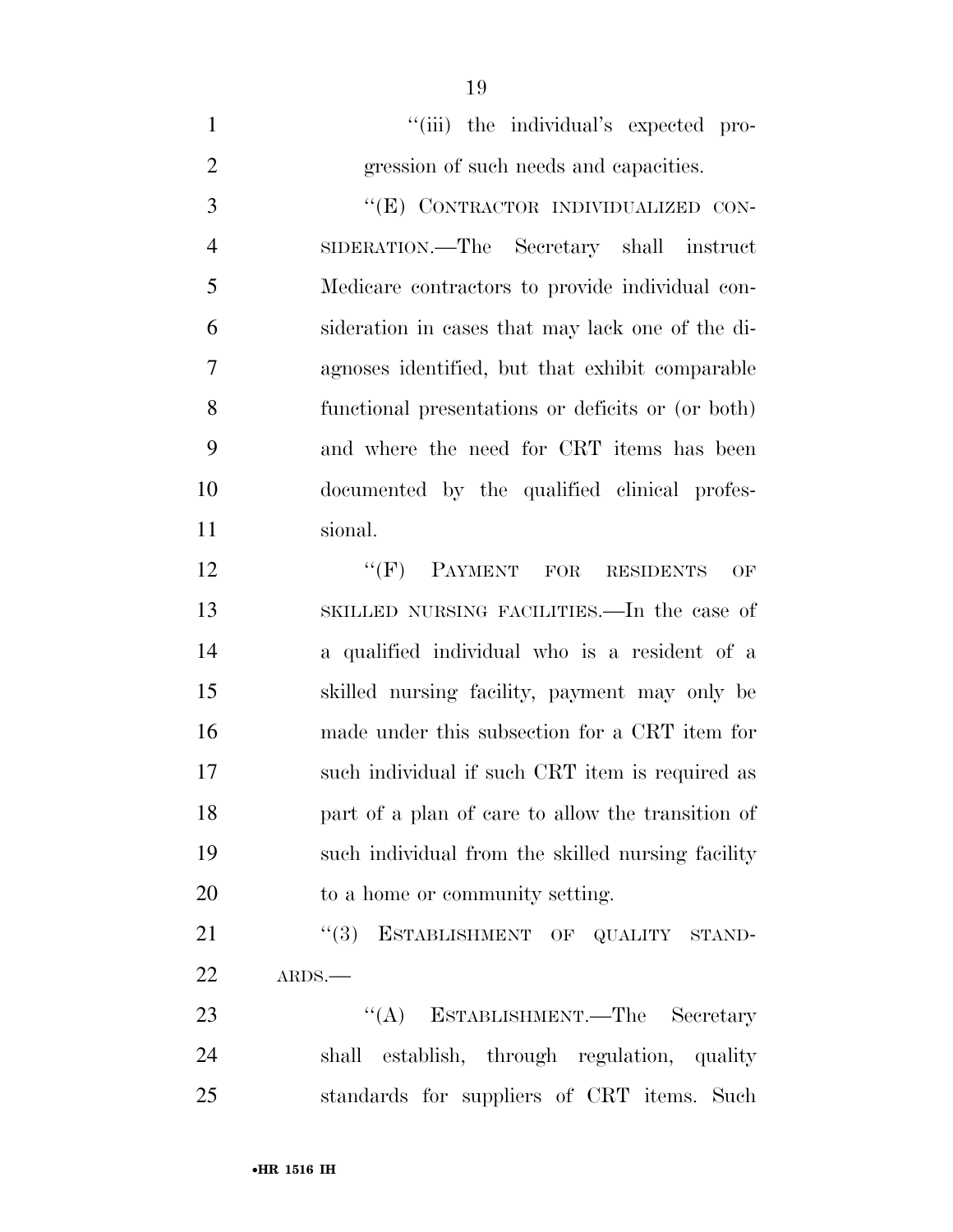standards shall be applied prospectively and shall be published on the Internet Web site of the Centers for Medicare and Medicaid Serv- ices. ''(B) CONSULTATION.—In establishing the quality standards under subparagraph (A), the Secretary shall consult with relevant parties (in- cluding clinicians, consumer groups, suppliers, and manufacturers). 10 "'(C) REQUIREMENTS OF STANDARDS.—In establishing the quality standards under sub- paragraph (A), the Secretary shall require that the suppliers of CRT items meet the following requirements: 15 "(i) DME STANDARDS.—The supplier complies with all of the standards that are applicable to suppliers of durable medical equipment under subsection (a)(20) and suppliers of medical equipment and sup-20 plies under subsection (j). 21 "(ii) QUALIFIED CRT PROFES-22 SIONAL.—The supplier of a CRT item makes available, in each service area served by such supplier, at least one quali-

fied CRT professional to—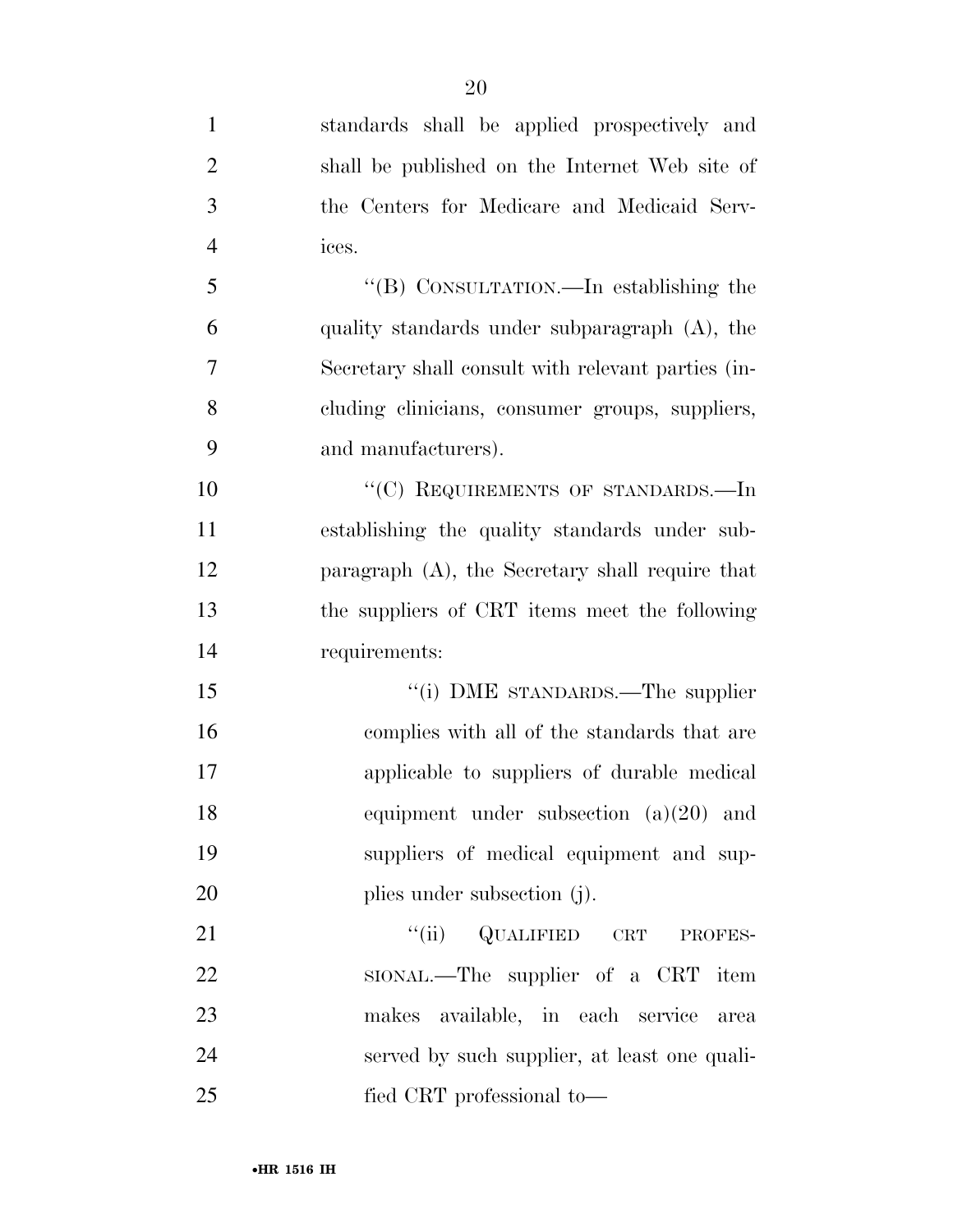| $\mathbf{1}$   | $\lq\lq$ (I) analyze the needs and capac-     |
|----------------|-----------------------------------------------|
| $\overline{2}$ | ities of individuals for a CRT item in        |
| 3              | collaboration with the clinical team;         |
| $\overline{4}$ | $\lq\lq$ (II) assist in selecting an appro-   |
| 5              | priate CRT item for such individual,          |
| 6              | given such needs and capacities; and          |
| 7              | "(III) provide technology-related             |
| 8              | training to such individual in the            |
| 9              | proper use and maintenance of the             |
| 10             | CRT items.                                    |
| 11             | "(iii) TRIAL EQUIPMENT.—The sup-              |
| 12             | plier of the CRT item provides the quali-     |
| 13             | fied individual with appropriate equipment    |
| 14             | for trial and simulation, if a physician, li- |
| 15             | censed physical therapist, or licensed occu-  |
| 16             | pational therapist determines that the pro-   |
| 17             | vision of such equipment is necessary.        |
| 18             | "(iv) INFORMATION ON SERVICE AND              |
| 19             | REPAIR.—The supplier of the CRT item          |
| 20             | provides the qualified individual with writ-  |
| 21             | ten information on accessing service and      |
| 22             | repair for the CRT item before the CRT        |
| 23             | item is ordered for the individual.           |
| 24             | "(v) REPAIR.—The supplier of a CRT            |
| 25             | item—                                         |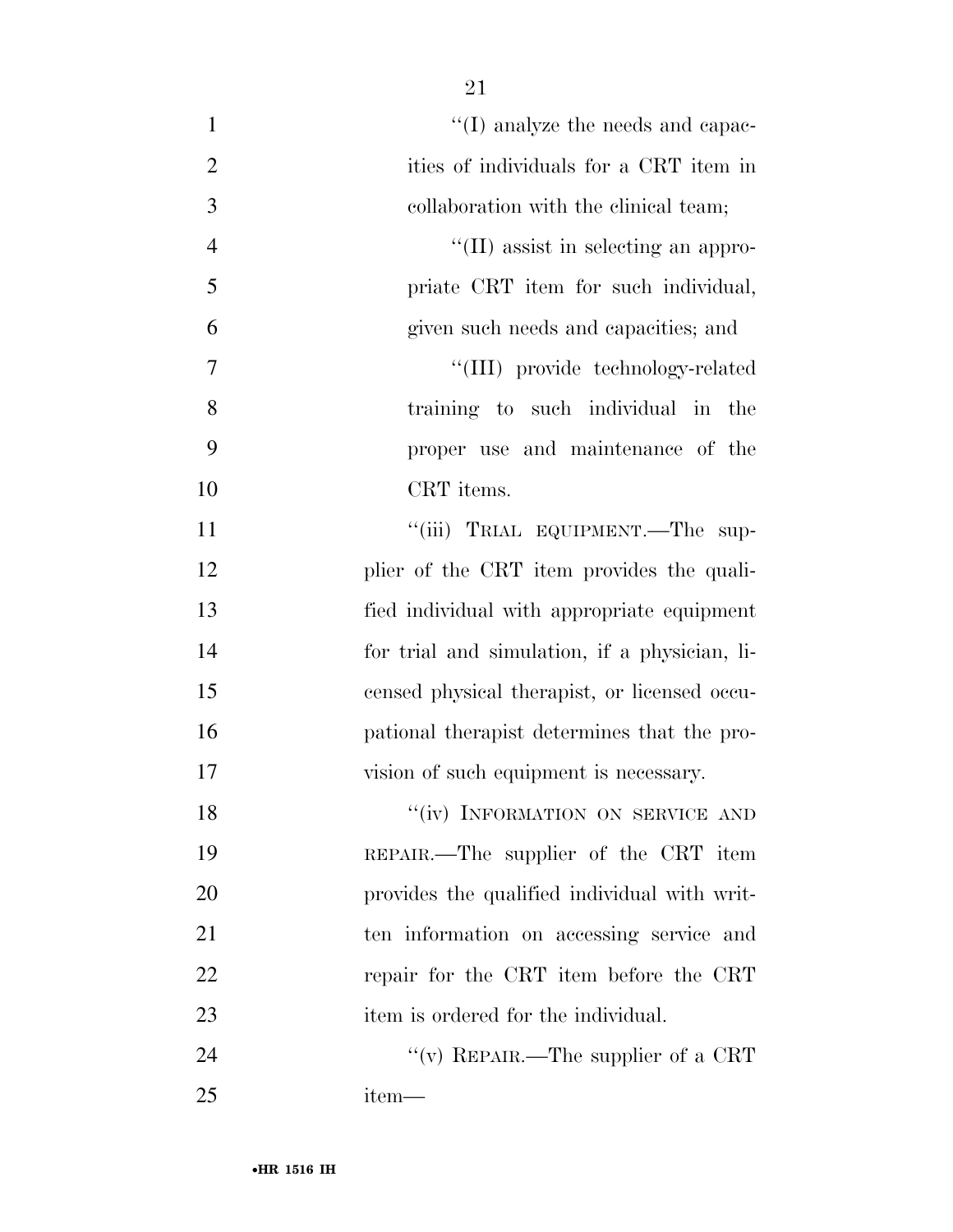| $\mathbf{1}$   | $\lq\lq$ (I) makes available, in each       |
|----------------|---------------------------------------------|
| $\mathbf{2}$   | service area served by such supplier,       |
| 3              | at least one qualified CRT service          |
| $\overline{4}$ | technician to service and repair CRT        |
| 5              | items that—                                 |
| 6              | "(aa) are furnished by such                 |
| 7              | supplier; and                               |
| 8              | $``(bb)$ at the time of the                 |
| 9              | need for repair, are located in a           |
| 10             | service area of the supplier; or            |
| 11             | "(II) if the qualified individual           |
| 12             | lives outside the service area served by    |
| 13             | such supplier at the time of order of       |
| 14             | the CRT item, the supplier shall dis-       |
| 15             | close in writing to the qualified indi-     |
| 16             | vidual that the supplier does not pro-      |
| 17             | vide repair service for such item and       |
| 18             | provide contact information for enti-       |
| 19             | ties that do provide such repair serv-      |
| 20             | ice.                                        |
| 21             | "(vi) RENTAL EQUIPMENT.—If pay-             |
| 22             | ment is allowed under paragraph (6), the    |
| 23             | supplier of the CRT item provides tem-      |
| 24             | porary rental equipment to the qualified    |
| 25             | individual when the supplier is repairing a |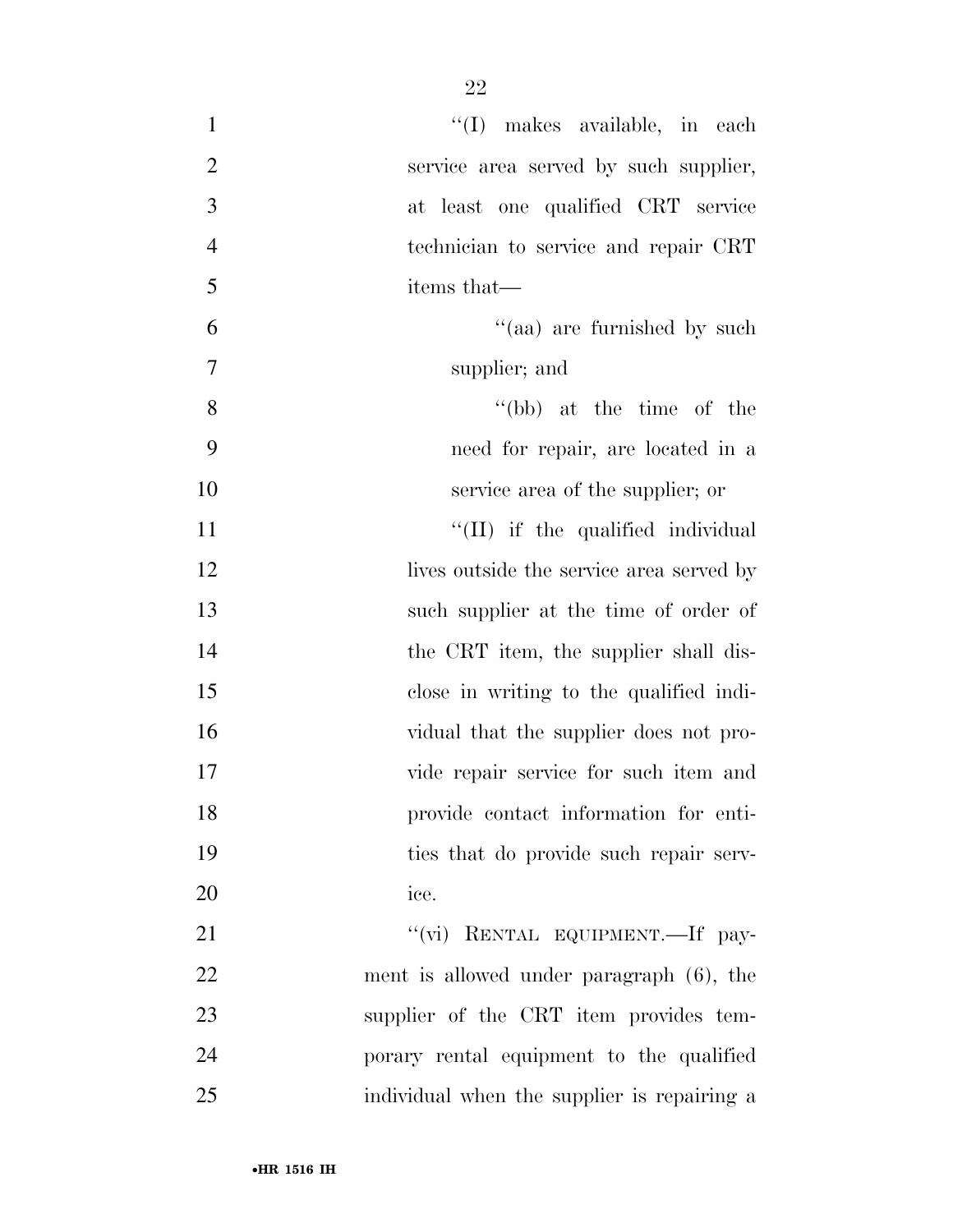| $\mathbf{1}$   | qualified individual's CRT item that was         |
|----------------|--------------------------------------------------|
| $\overline{2}$ | paid for under this subsection.                  |
| 3              | "(4) APPLICATION OF STANDARDS AND AC-            |
| $\overline{4}$ | CREDITATION PROGRAM FOR SUPPLIERS OF CRT         |
| 5              | ITEMS.-                                          |
| 6              | $``(A)$ IN GENERAL.—                             |
| $\overline{7}$ | "(i) REQUIREMENT FOR PROVIDER OR                 |
| 8              | SUPPLIER NUMBER.—The Secretary shall             |
| 9              | not provide a supplier of CRT items with         |
| 10             | a provider or supplier number to submit          |
| 11             | claims for payment under this title unless       |
| 12             | the supplier is in compliance with the           |
| 13             | standards under paragraph (3).                   |
| 14             | "(ii) REQUIREMENT FOR PAYMENT.-                  |
| 15             | Payment shall not be made under this part        |
| 16             | for CRT items furnished by a supplier un-        |
| 17             | less the supplier is in compliance with the      |
| 18             | standards under paragraph (3).                   |
| 19             | "(B) APPLICATION OF ACCREDITATION RE-            |
| 20             | QUIREMENT.—In implementing quality stand-        |
| 21             | ards under paragraph (3), the Secretary shall    |
| 22             | require suppliers furnishing CRT items, on or    |
| 23             | after one year after the standards are published |
| 24             | under such paragraph, directly or as a subcon-   |
| 25             | tractor for another entity—                      |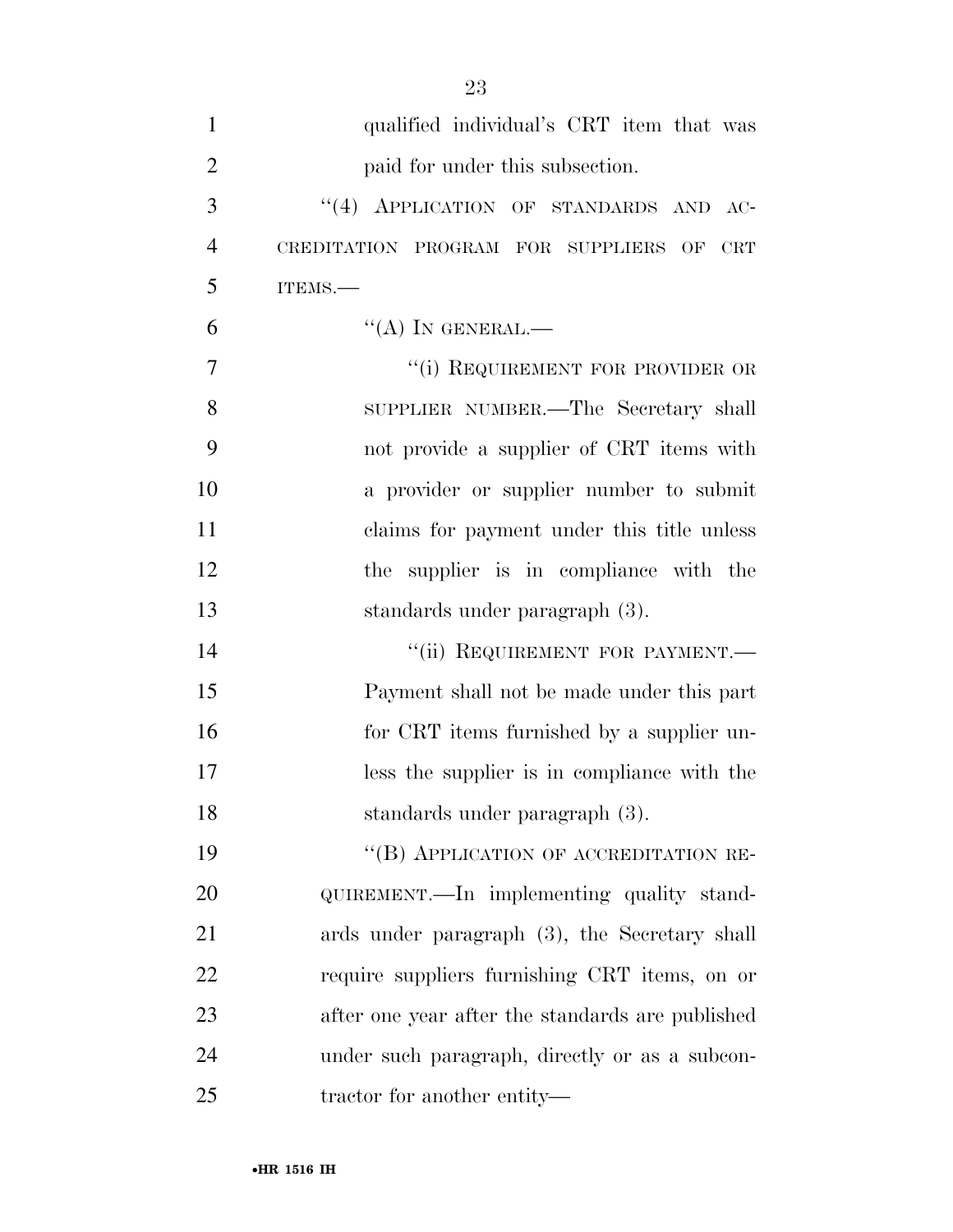1 ''(i) to comply with such standards; and

| 3              | "(ii) to have submitted to the Sec-             |
|----------------|-------------------------------------------------|
| $\overline{4}$ | retary evidence of accreditation by an ac-      |
| 5              | creditation organization designated under       |
| 6              | subparagraph (C) demonstrating that the         |
| $\overline{7}$ | supplier is complying with such standards.      |
| 8              | "(C) DESIGNATION OF INDEPENDENT AC-             |
| 9              | CREDITATION ORGANIZATIONS.—Not later than       |
| 10             | the date that is one year after the date on     |
| 11             | which the Secretary implements the quality      |
| 12             | standards under paragraph (3), the Secretary    |
| 13             | shall designate and approve one or more inde-   |
| 14             | pendent accreditation organizations that—       |
| 15             | "(i) are approved under subsection              |
| 16             | $(a)(20)(B)$ ; and                              |
| 17             | "(ii) the Secretary has determined              |
| 18             | have the capability to assess whether sup-      |
| 19             | pliers of CRT items meet the quality            |
| 20             | standards established under paragraph (3).      |
| 21             | $``(5)$ CODING SYSTEM FOR COMPLEX REHABILI-     |
| 22             | TATION TECHNOLOGIES.                            |
| 23             | "(A) IN GENERAL.—The Secretary shall,           |
| 24             | in consultation with suppliers and manufactur-  |
| 25             | ers of CRT items, establish a formal process to |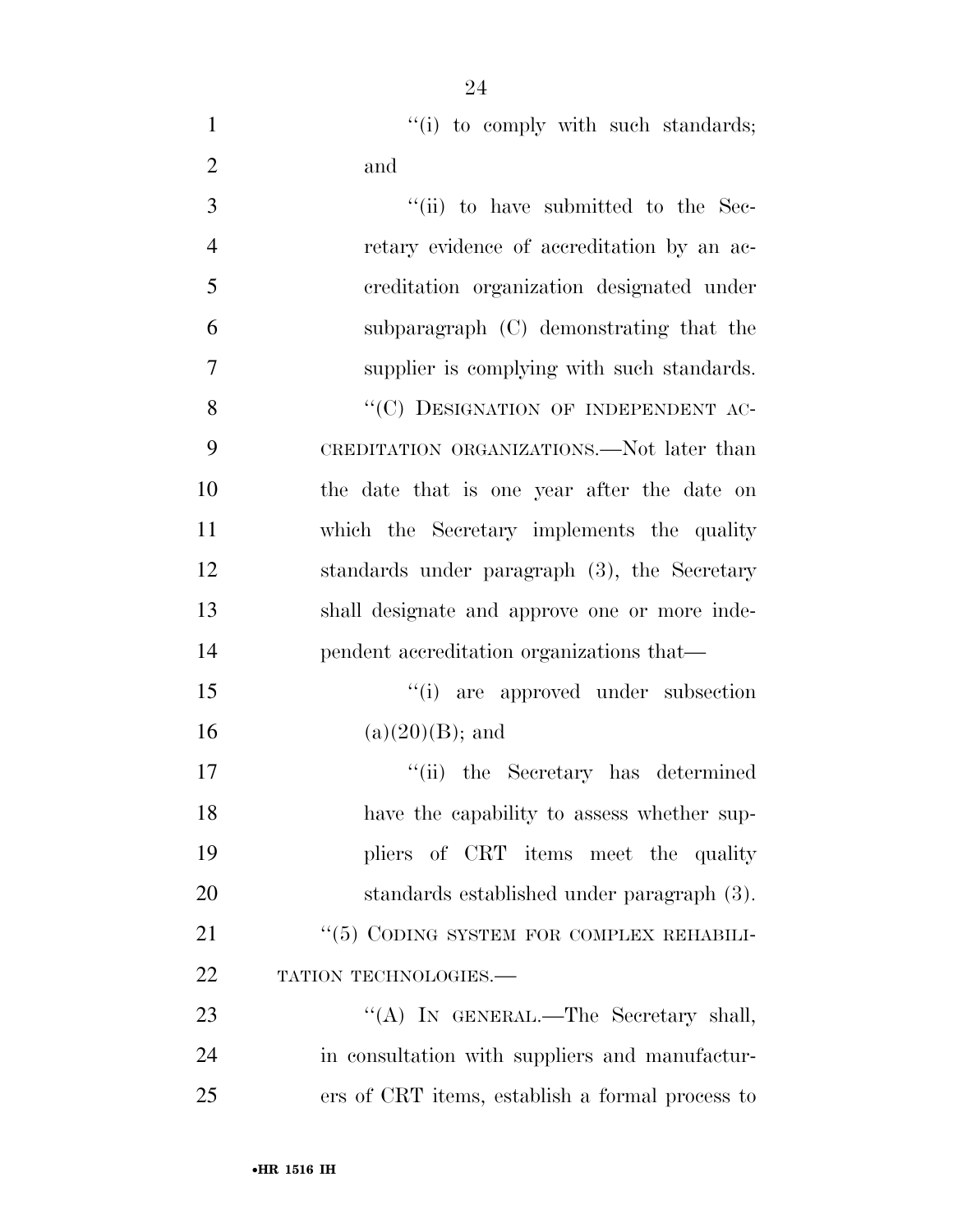| 1              | allow submission of CRT code set modification     |
|----------------|---------------------------------------------------|
| $\overline{2}$ | requests by stakeholder groups for comprehen-     |
| 3              | sive coding changes related to entire policy      |
| $\overline{4}$ | groups. This process shall include a specific ap- |
| 5              | plication, public meeting participation and an    |
| 6              | appeals process. The Secretary shall then, in     |
| $\overline{7}$ | consultation with suppliers and manufacturers     |
| 8              | of CRT items, establish a HCPCS coding sub-       |
| 9              | set that shall utilize and include HCPCS codes    |
| 10             | described in section $1861(iii)(2)$ for CRT items |
| 11             | for which payment may be made under this          |
| 12             | subsection.                                       |
| 13             | "(B) TREATMENT OF EXISTING PROD-                  |
| 14             | UCTS.                                             |
| 15             | "(i) IN GENERAL.—With respect to                  |
| 16             | CRT items for which payment was avail-            |
| 17             | able under this title before the effective        |
| 18             | date of the amendments made by Ensuring           |
| 19             | Access to Quality Complex Rehabilitation          |
| 20             | Technology Act of 2015, the Secretary             |
| 21             | shall assign such items to a code in the          |
| 22             | coding subset established under subpara-          |
| 23             | graph(A).                                         |
| 24             | "(ii) UPDATES.—After the initial as-              |

signment under clause (i), the Secretary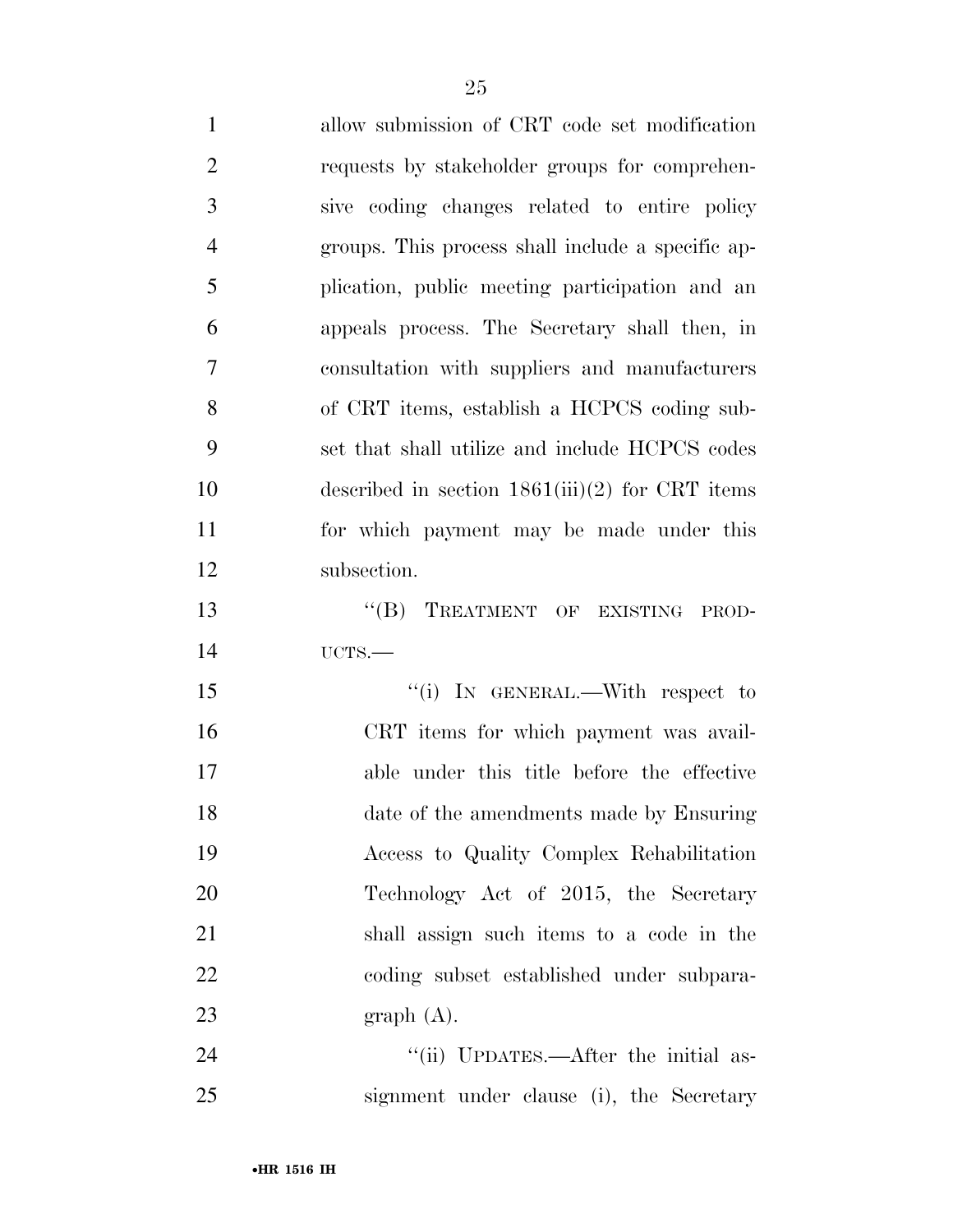| $\mathbf{1}$   | may decide to reassign additional product     |
|----------------|-----------------------------------------------|
| $\overline{2}$ | categories, or items within those cat-        |
| 3              | egories, that exist before the date of the    |
| $\overline{4}$ | enactment of this subsection to the CRT       |
| 5              | coding subset.                                |
| 6              | "(iii) CONSULTATION.—Before mak-              |
| 7              | ing reassignments of CRT items under          |
| 8              | clause (ii), the Secretary shall consult with |
| 9              | suppliers and manufacturers of such items.    |
| 10             | The Secretary shall not require manufac-      |
| 11             | turers of CRT items for which payment         |
| 12             | was available under this title before the ef- |
| 13             | fective date of the amendments made by        |
| 14             | the Ensuring Access to Quality Complex        |
| 15             | Rehabilitation Technology Act of 2015 to      |
| 16             | submit requests for reassignment of the       |
| 17             | code for such product to the coding subset    |
| 18             | under subparagraph $(A)$ as long as—          |
| 19             | $\lq\lq$ (I) no changes have been made        |
| 20             | to the code definitions, required code        |
| 21             | characteristics or test requirements;         |
| 22             | and                                           |
| 23             | "(II) the item was previously                 |
| 24             | verified to meet the code require-            |
| 25             | ments.                                        |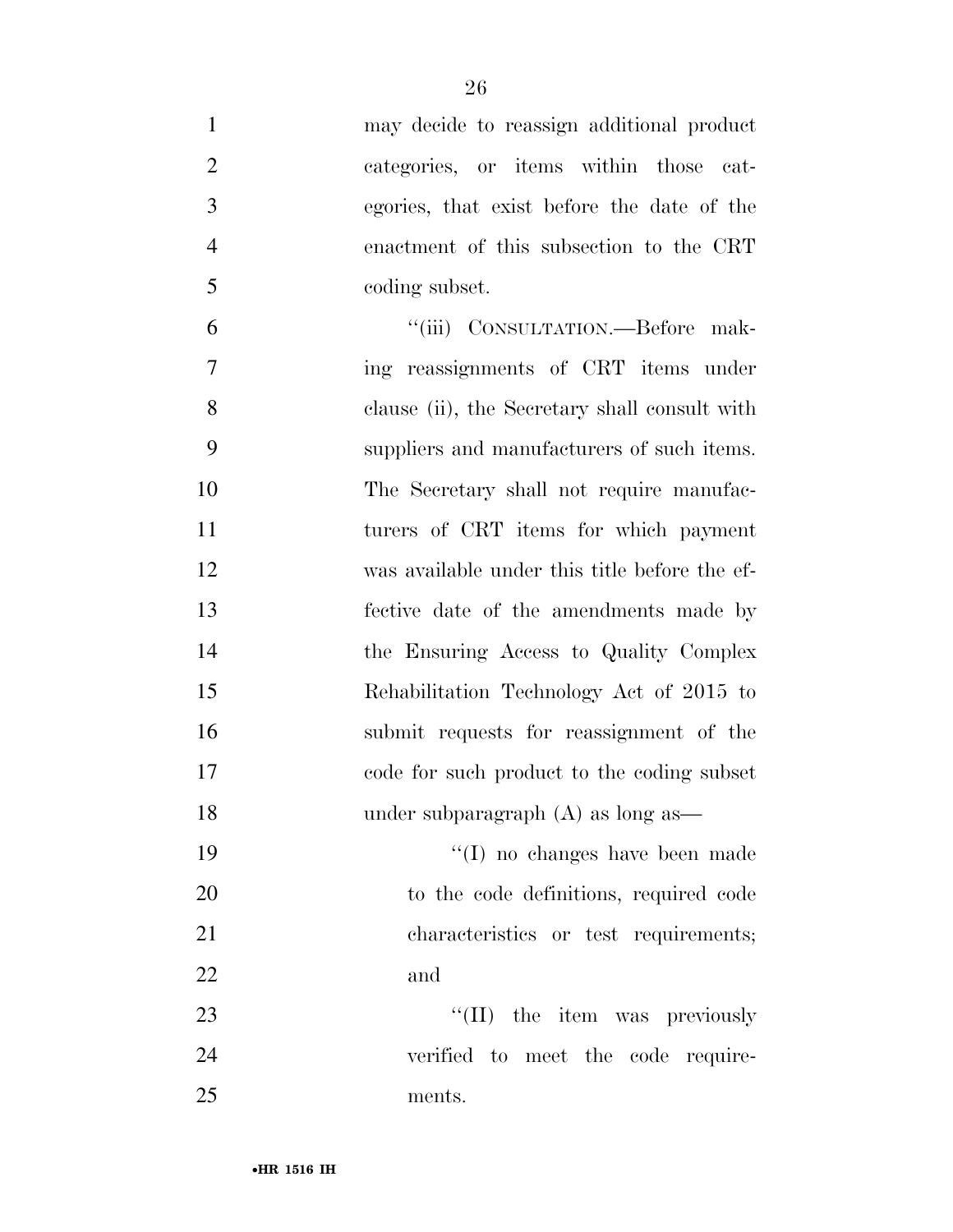| $\mathbf{1}$   | "(C) REMOVING COMPLEX REHABILITA-               |
|----------------|-------------------------------------------------|
| $\overline{2}$ | TION TECHNOLOGY FROM DME CODES.-The             |
| 3              | Secretary shall, in consultation with suppliers |
| $\overline{4}$ | and manufacturers of CRT items—                 |
| 5              | "(i) remove from the coding subset for          |
| 6              | durable medical equipment any CRT items         |
| 7              | that are included in the coding subset          |
| 8              | under subparagraph $(A)$ ; and                  |
| 9              | "(ii) assign new codes to such CRT              |
| 10             | items based on technological differences to     |
| 11             | support adequate access to meet clinical        |
| 12             | outcomes and for purposes of including          |
| 13             | such items in the subset under subpara-         |
| 14             | graph(A).                                       |
| 15             | $\lq\lq$ (D) NEW TECHNOLOGY.—                   |
| 16             | "(i) IN GENERAL.—The Secretary                  |
| 17             | shall update as needed the HCPCS level II       |
| 18             | process used to modify the code set to in-      |
| 19             | clude CRT items for the purposes of estab-      |
| 20             | lishing new codes and determining prod-         |
| 21             | ucts to be classified as CRT items. In de-      |
| 22             | termining if a product is a CRT item, the       |
| 23             | Secretary shall consider—                       |
| 24             | $\lq\lq$ if the product is novel;               |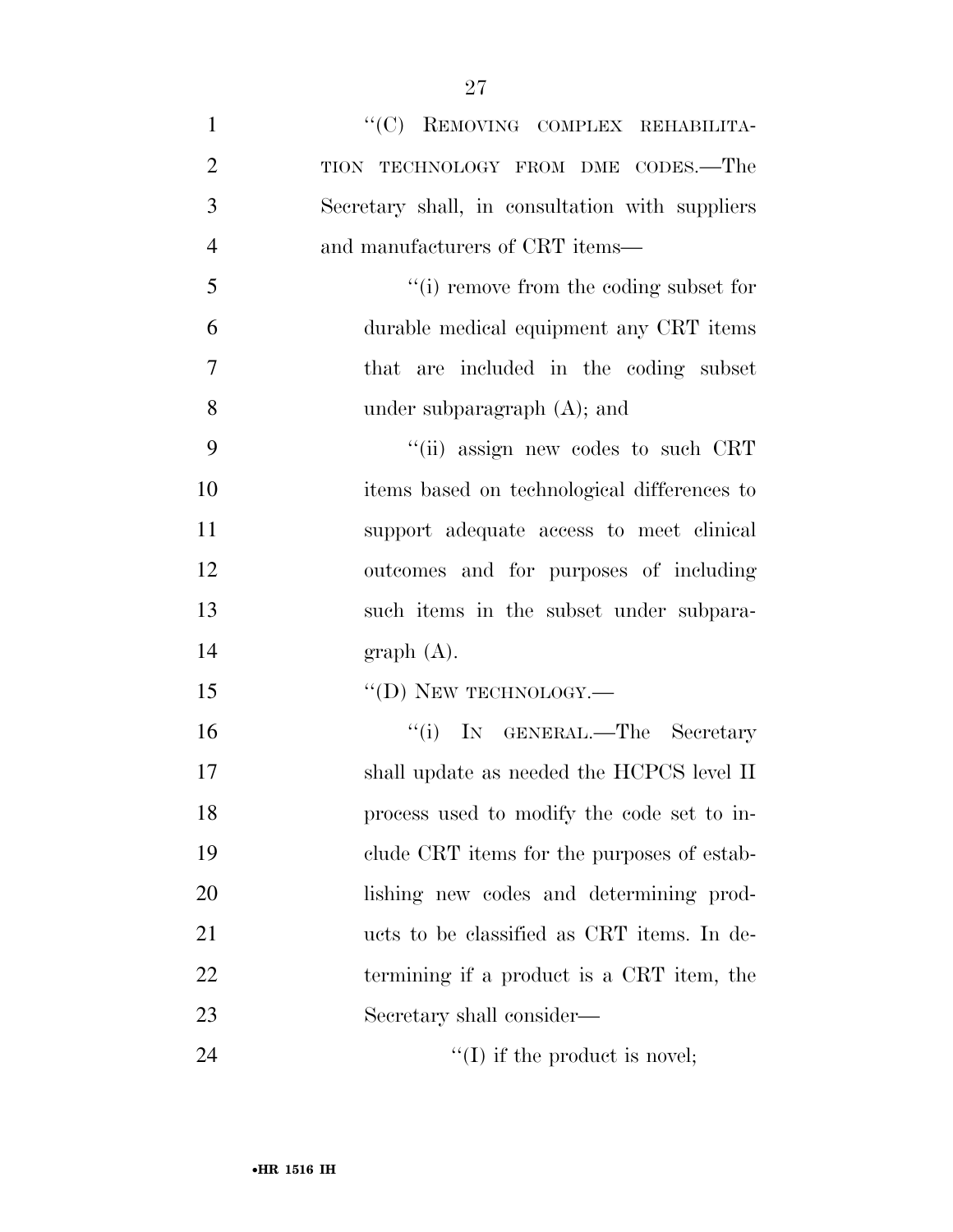| $\mathbf{1}$   | $\lq\lq$ (II) the clinical application of                                  |
|----------------|----------------------------------------------------------------------------|
| $\overline{2}$ | the product; and                                                           |
| 3              | "(III) the ability of the product                                          |
| $\overline{4}$ | to address the unique needs and ca-                                        |
| 5              | pacities of a qualified individual.                                        |
| 6              | "(ii) INCLUSION OF CODES IN LIST.—                                         |
| 7              | The Secretary shall include the codes es-                                  |
| 8              | tablished in clause (i) in the list under sec-                             |
| 9              | tion $1861(iii)(2)(F)$ .                                                   |
| 10             | "(E) MISCELLANEOUS CODE FOR INNOVA-                                        |
| 11             | $\operatorname{AND}$<br><b>LOCAL</b><br><b>TION</b><br>COVERAGE DETERMINA- |
| 12             | TIONS.—The coding subset established under                                 |
| 13             | subparagraph (A) shall include at least one mis-                           |
| 14             | cellaneous code for items not otherwise classi-                            |
| 15             | fied.                                                                      |
| 16             | $``(F)$ ESTABLISHMENT OF<br><b>ADEQUATE</b>                                |
| 17             | HCPCS CODES TO REFLECT SPECIALIZED NA-                                     |
| 18             | TURE OF CRT.—The Secretary shall ensure that                               |
| 19             | HCPCS codes exist (or are developed) to rep-                               |
| 20             | resent the specialized nature of CRT, including                            |
| 21             | codes to represent custom CRT manual and                                   |
| 22             | power wheelchairs and modifications to CRT                                 |
| 23             | manual and power wheelchair frames, and mis-                               |
| 24             | cellaneous codes for CRT manual and power                                  |
| 25             | wheelchairs that are otherwise classified.                                 |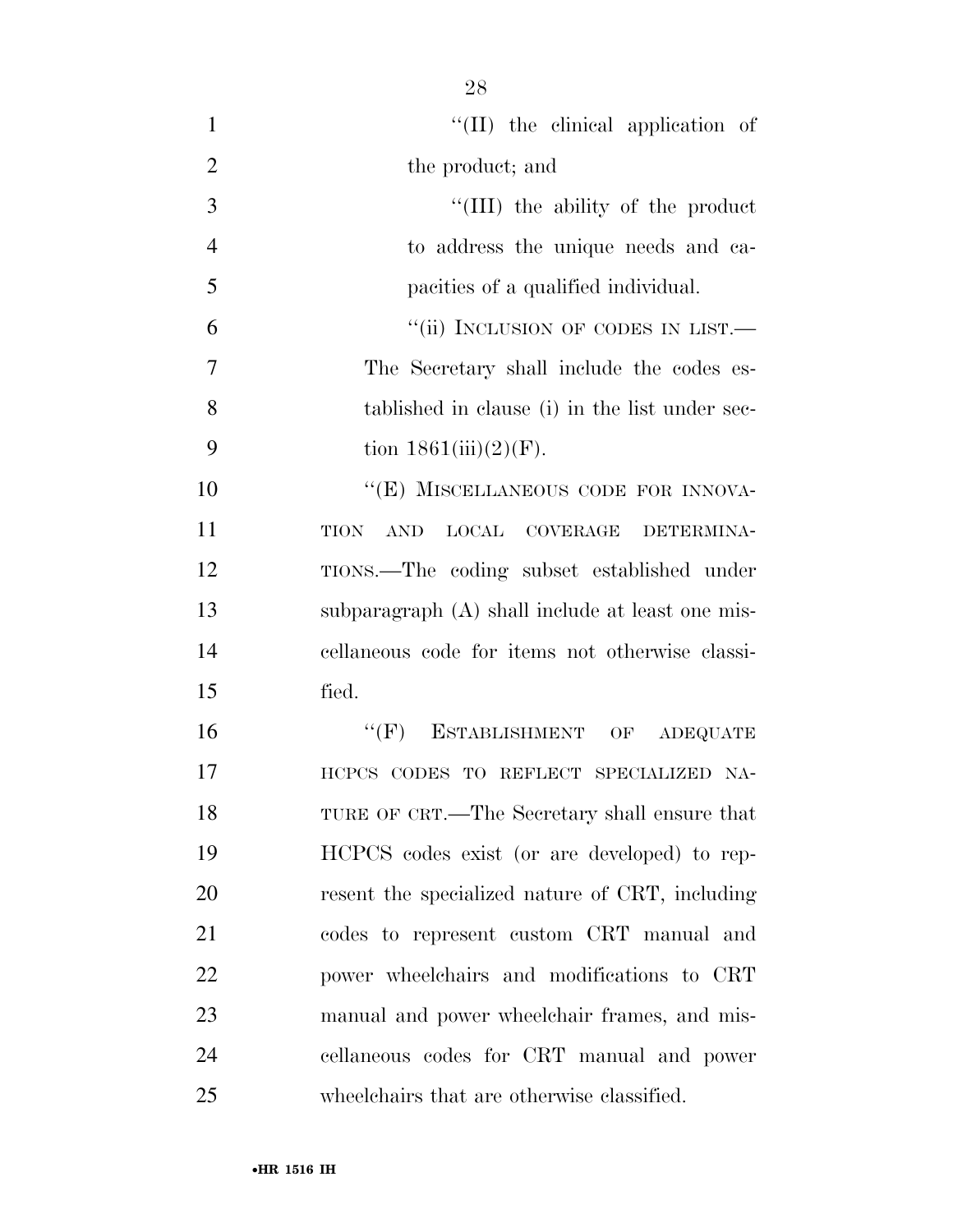$(6)$  REPLACEMENT OF CRT ITEMS.—

| $\mathfrak{2}$ | "(A) IN GENERAL.—Payment shall be               |
|----------------|-------------------------------------------------|
| 3              | made for the replacement of a CRT item (or for  |
| $\overline{4}$ | the replacement of any part of such item) with- |
| 5              | out regard to continuous use or useful lifetime |
| 6              | restrictions<br>established under<br>section    |
| 7              | $1834(a)(7)(C)$ for items of durable medical    |
| 8              | equipment if a qualified ordering practitioner  |
| 9              | determines that the provision of a replacement  |
| 10             | item (or a replacement part of such an item) is |
| 11             | necessary because—                              |
| 12             | "(i) there was a change in the physio-          |
| 13             | logical condition of the qualified individual   |
| 14             | to whom such item was provided;                 |
| 15             | "(ii) there was an irreparable change           |
| 16             | in the condition of the CRT item (or, in        |
| 17             | the case of the replacement of a part, in       |
| 18             | the part of the CRT item); or                   |
| 19             | "(iii) the CRT item requires repairs            |
| 20             | and the cost of such repairs would be more      |
| 21             | than 50 percent of the cost of a replace-       |
| 22             | ment of the CRT item.                           |
| 23             | "(B) DEFERRAL TO PROVIDERS.—                    |
|                |                                                 |
| 24             | "(i) IN GENERAL.—Subject to clause              |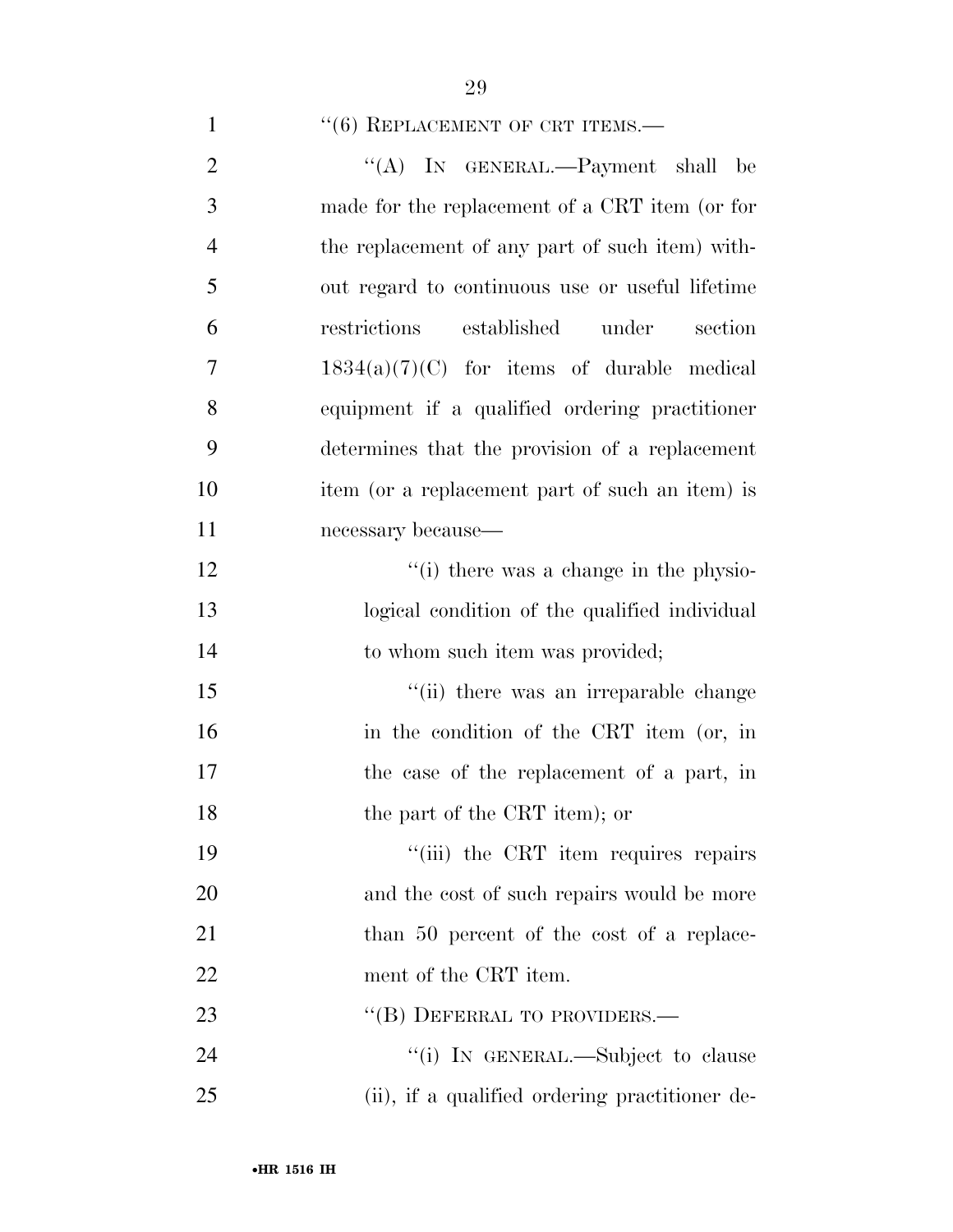| $\mathbf{1}$   | termines that a replacement of the CRT          |
|----------------|-------------------------------------------------|
| $\overline{2}$ | item, or the replacement of a part of a         |
| 3              | CRT item, is necessary pursuant to sub-         |
| $\overline{4}$ | paragraph (A), the replacement item or          |
| 5              | part is deemed to be reasonable and nec-        |
| 6              | essary for purposes of section                  |
| 7              | $1862(a)(1)(A)$ .                               |
| 8              | "(ii) EXCEPTION FOR ITEMS UNDER 3               |
| 9              | YEARS OLD.—If the CRT item that is              |
| 10             | being replaced (or the part of the CRT          |
| 11             | item that is being replaced) under subpara-     |
| 12             | graph $(A)$ is less than 3 years old (cal-      |
| 13             | culated from the date on which the quali-       |
| 14             | fied individual began to use the CRT item       |
| 15             | or part), the Secretary may require the         |
| 16             | qualified ordering practitioner to provide      |
| 17             | confirmation of necessity of the replace-       |
| 18             | ment item or replacement part, as the case      |
| 19             | may be.                                         |
| 20             | " $(7)$ PAYMENT FOR TEMPORARY RENTAL.—          |
| 21             | "(A) IN GENERAL.—If a CRT item owned            |
| 22             | by a qualified individual needs to be repaired, |
| 23             | payment may be made under this subsection for   |
| 24             | the temporary rental of a CRT item while the    |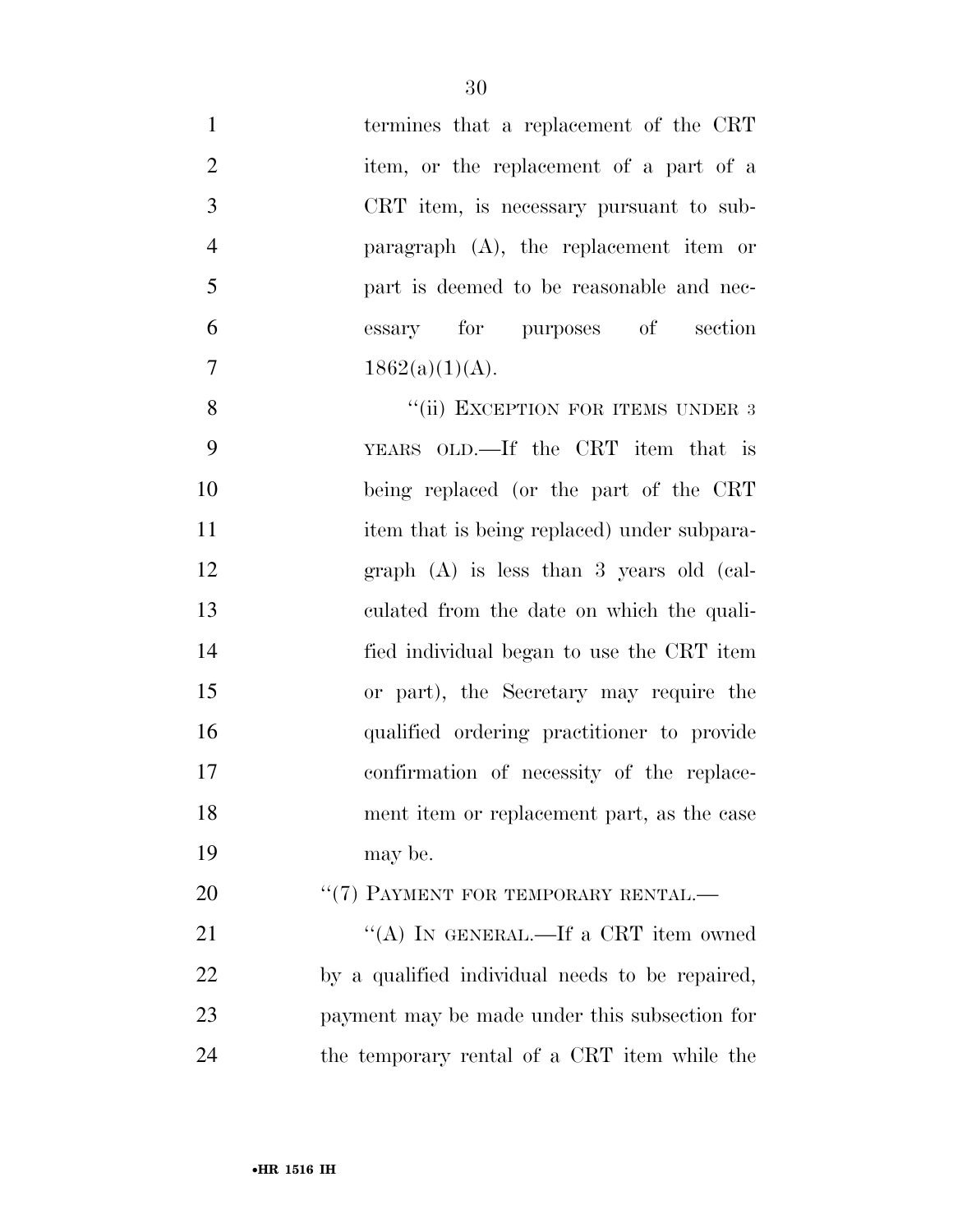| $\mathbf{1}$   | CRT item owned by such individual is being re-  |
|----------------|-------------------------------------------------|
| $\overline{2}$ | paired.                                         |
| 3              | "(B) BASIS; LIMITATION.—Payment per-            |
| 4              | mitted under subparagraph (A) shall be made     |
| 5              | on a monthly basis, and the period of rental    |
| 6              | may not exceed two months.                      |
| 7              | "(C) PAYMENT AMOUNT.—The amount of              |
| 8              | payment allowed under subparagraph (A) for a    |
| 9              | month for the rental of a CRT item shall be 10  |
| 10             | percent of the purchase price for the CRT item. |
| 11             | "(8) DEFINITIONS.—For purposes of this sub-     |
| 12             | section:                                        |
| 13             | "(A) HCPCS.—The term 'HCPCS' refers             |
| 14             | to the Health Care Procedure Coding System.     |
| 15             | "(B) QUALIFIED CRT PROFESSIONAL.—               |
| 16             | "(i) IN GENERAL.—The term 'quali-               |
| 17             | fied CRT professional' means an individual      |
| 18             | $who$ —                                         |
| 19             | $\lq\lq$ (I) is certified by the Rehabili-      |
| 20             | Engineering and Assistive<br>tation             |
| 21             | Technology Society of North America             |
| 22             | as an assistive technology professional         |
| 23             | or is certified by another organization         |
| 24             | designated by the Secretary (acting in          |
| 25             | consultation with relevant parties) as          |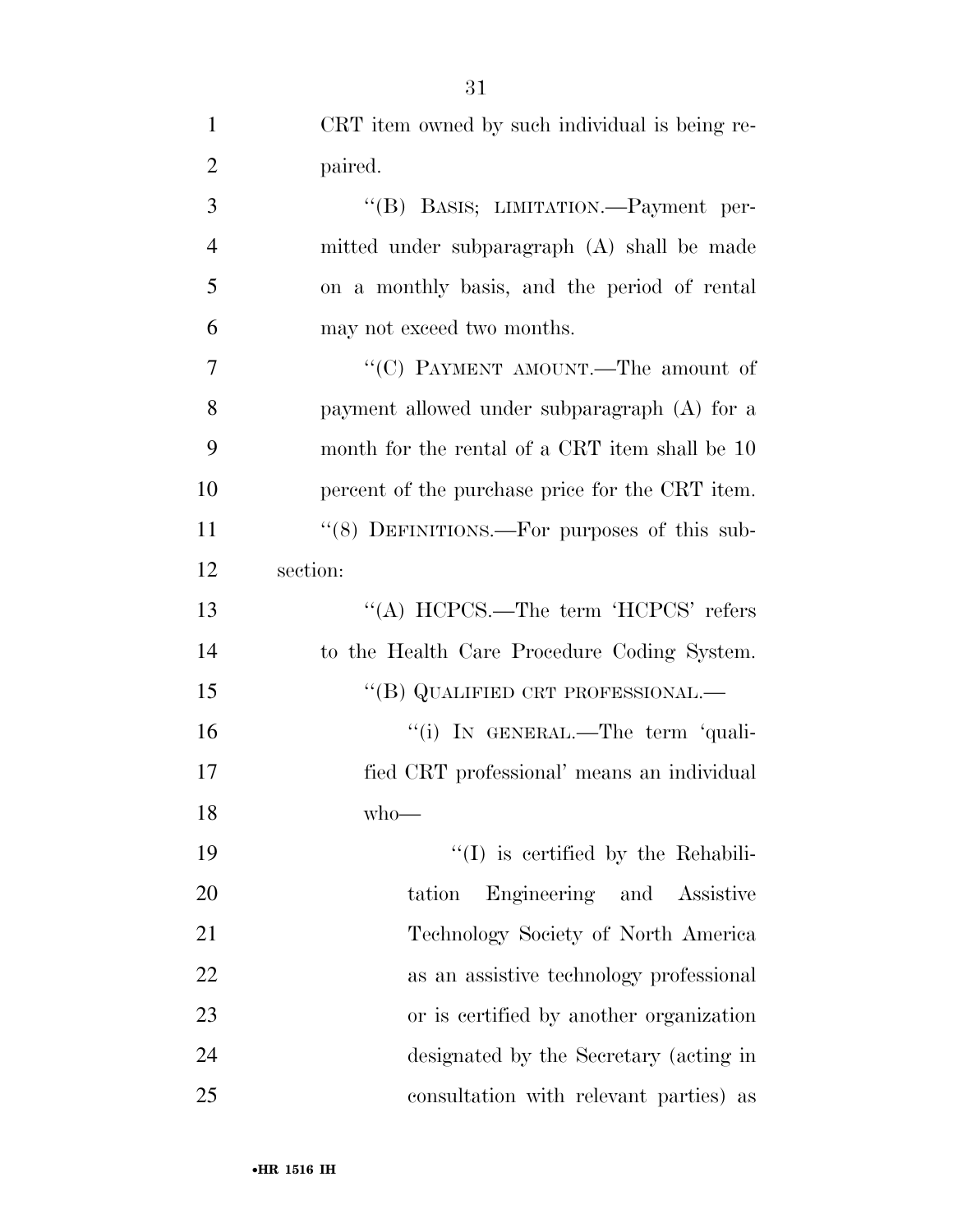| $\mathbf{1}$   | providing a certification that is equiv-      |
|----------------|-----------------------------------------------|
| $\overline{2}$ | alent to, or more stringent than, the         |
| 3              | assistive technology professional cer-        |
| $\overline{4}$ | tification; and                               |
| 5              | "(II) beginning two years after               |
| 6              | the establishment of the designation          |
| $\tau$         | under clause (ii), achieves an addi-          |
| 8              | tional designation that demonstrates          |
| 9              | the individual's competencies and ex-         |
| 10             | perience in supplying CRT items.              |
| 11             | "(ii) ESTABLISHMENT.—Not later                |
| 12             | than one year after the date of the enact-    |
| 13             | ment of this subsection, the Secretary, act-  |
| 14             | ing in consultation with relevant parties,    |
| 15             | shall establish the additional designation    |
| 16             | under clause $(i)(II)$ .                      |
| 17             | "(iii) RELEVANT PARTIES.-For pur-             |
| 18             | poses of this subparagraph, the term 'rel-    |
| 19             | evant parties' includes clinicians, consumer  |
| 20             | groups, CRT suppliers, and CRT manufac-       |
| 21             | turers.                                       |
| 22             | "(C) QUALIFIED CRT SERVICE<br>TECHNI-         |
| 23             | CIAN.—The term 'qualified CRT service techni- |
| 24             | cian' means an individual who-                |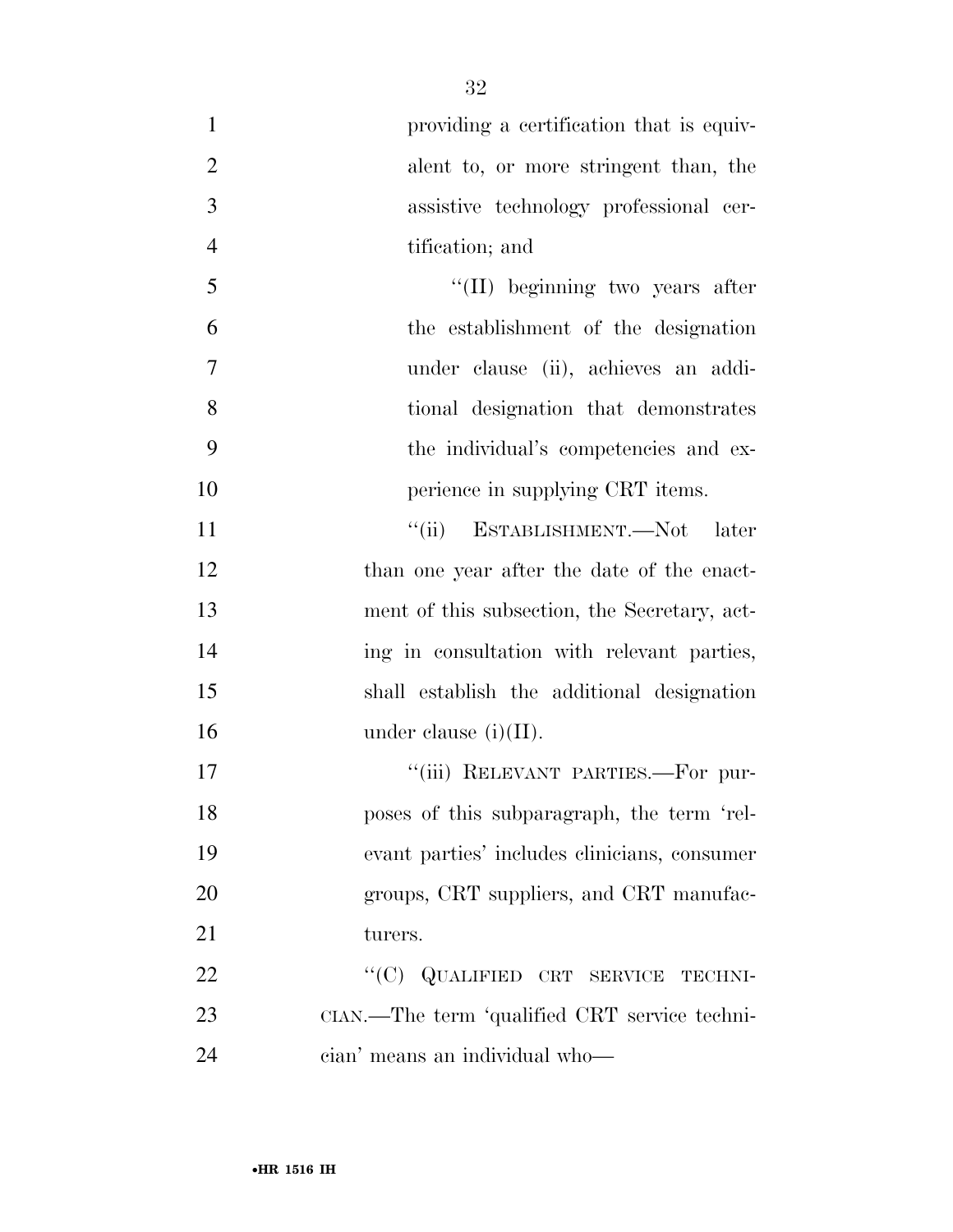| $\mathbf{1}$   | "(i) is factory-trained by the manufac-           |
|----------------|---------------------------------------------------|
| $\overline{2}$ | turers of the CRT items being offered by          |
| 3              | the suppler of such items;                        |
| $\overline{4}$ | "(ii) is trained and educated (includ-            |
| 5              | ing through on-the-job training to assem-         |
| 6              | ble, fit, program, service, and repair CRT        |
| 7              | items; and                                        |
| 8              | "(iii) on an annual basis, completes at           |
| 9              | least 10 hours of continuing education spe-       |
| 10             | cific to the assembly, fitting, programming,      |
| 11             | service, and repair of CRT items.                 |
| 12             | "(D) QUALIFIED INDIVIDUAL.—The term               |
| 13             | 'qualified individual' has the meaning given      |
| 14             | such term in section $1861(iii)(3)(E)$ .          |
| 15             | "(E) QUALIFIED ORDERING PRACTI-                   |
| 16             | TIONER.—The term 'qualified ordering practi-      |
| 17             | tioner' means a physician (as defined in section  |
| 18             | $1861(r)$ , a physician assistant, nurse practi-  |
| 19             | tioner, or a clinical nurse specialist (as those  |
| 20             | terms are defined in section $1861(aa)(5)$ ).     |
| 21             | "(F) QUALIFIED LICENSED CLINICIAN.-               |
| 22             | The term 'qualified licensed clinician' means a   |
| 23             | licensed physical therapist or occupational ther- |
| 24             | apist or physician who possesses specialized      |
| 25             | training and experience in providing seating      |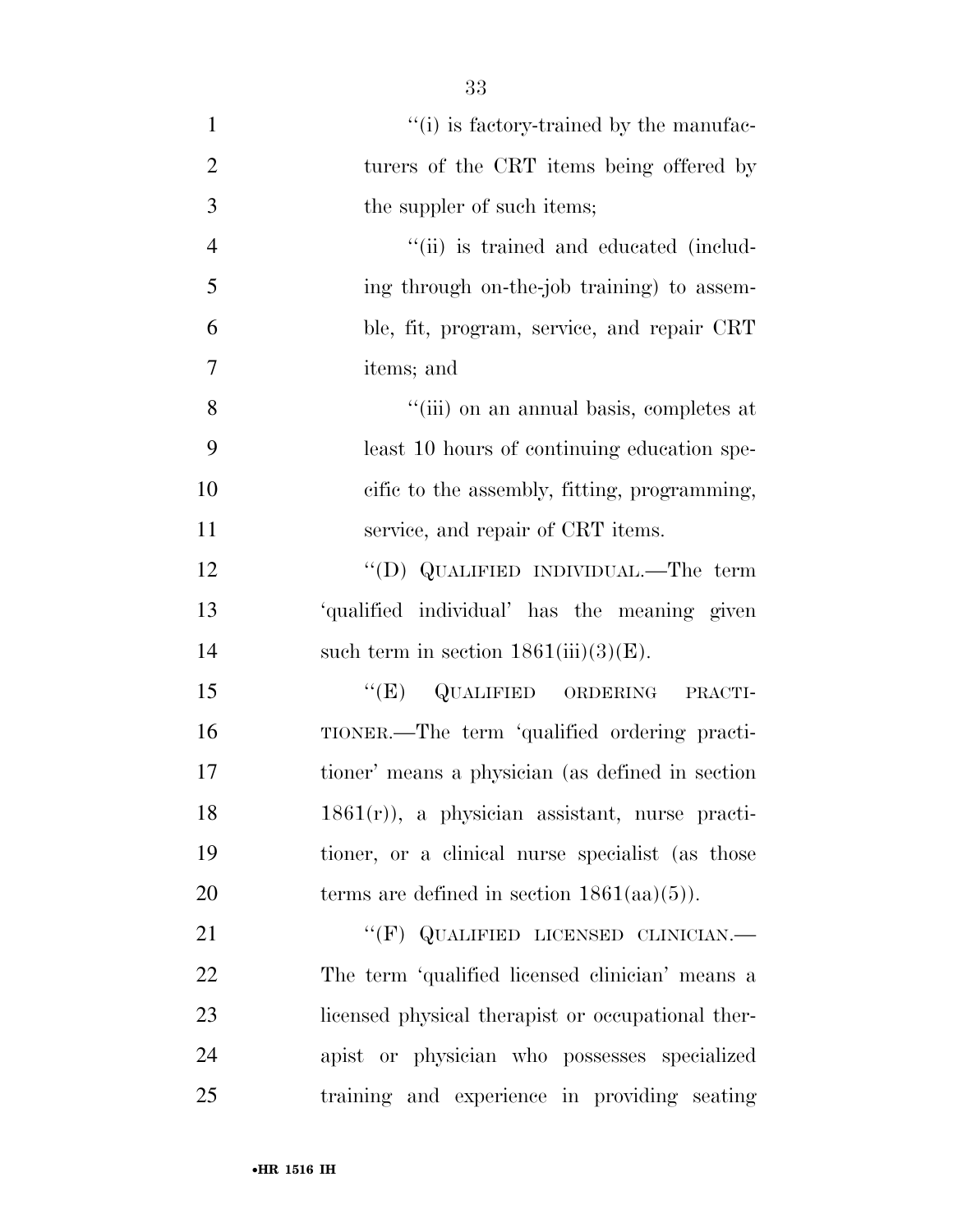and mobility services and the skills to perform all aspects of the evaluation described in para-3 graph  $(2)(B)(i)(II)$ .".

### **SEC. 5. CONFORMING AMENDMENTS.**

 (a) EXCLUSION FROM THE IN-HOME USE LIMITA- TION FOR DME.—Section 1861(n) of the Social Security Act (42 U.S.C. 1395x(n)) is amended by adding at the end the following: ''For 2016 and subsequent years, such term does not include complex rehabilitation technologies (as defined in subsection (iii)).''.

 (b) EXEMPTION FROM COMPETITIVE ACQUISI- TION.—Section 1847(a)(7) of the Social Security Act (42 13 U.S.C. 1395w–3(a)(7)) is amended by adding at the end the following new subparagraph:

15 "'(C) CRT ITEMS.—For 2016 and subse- quent years, complex rehabilitation technology 17 items (as defined in section 1861(iii)).".

 (c) EXEMPTION FROM SNF CONSOLIDATED BILL-19 ING.—Section  $1888(e)(2)(A)(iii)$  of the Social Security Act 20 (42 U.S.C. 1395 $yy(e)(2)(A)(iii)$ ) is amended by adding at the end the following:

22 ''(VI) Complex rehabilitation technology items (as defined in section 24 1861(iii) if delivered to an inpatient for use during the stay in the skilled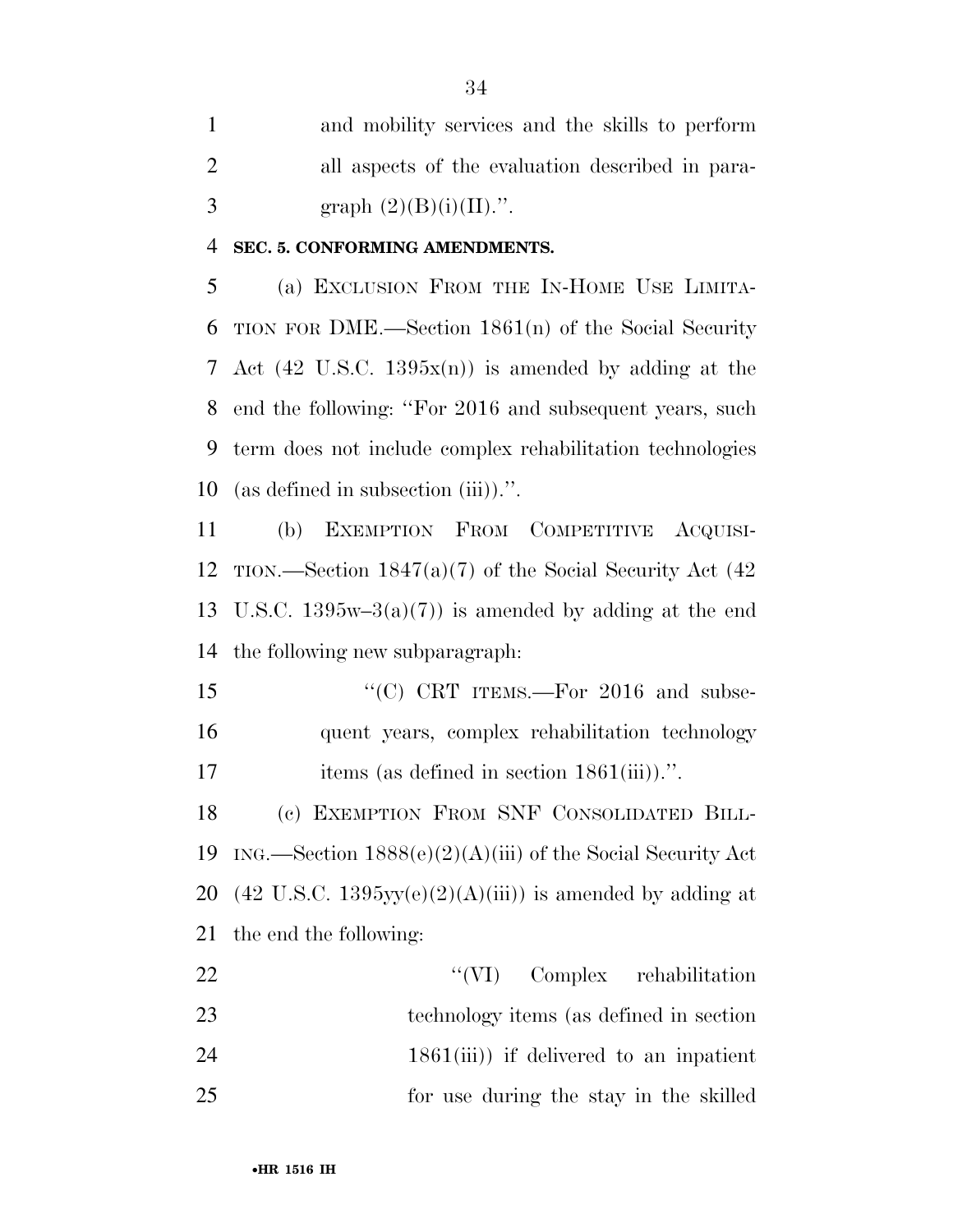| $\mathbf{1}$   | nursing facility as part of the plan of                                 |
|----------------|-------------------------------------------------------------------------|
| $\overline{2}$ | care to allow the transition of such                                    |
| 3              | qualified individuals from the skilled                                  |
| $\overline{4}$ | nursing facility setting to the home                                    |
| 5              | and community.".                                                        |
| 6              | (d) PAYMENT EXCLUSIONS.—Section $1834(a)$ of the                        |
| 7              | Social Security Act $(42 \text{ U.S.C. } 1395 \text{m(a)})$ is amended— |
| 8              | $(1)$ in paragraph $(4)$ , by adding at the end the                     |
| 9              | following sentence "For 2016 and subsequent years,                      |
| 10             | the items covered by this paragraph shall not include                   |
| 11             | complex rehabilitation technology items (as defined                     |
| 12             | in section $1861(iii)$ .";                                              |
| 13             | $(2)$ in paragraph $(7)(A)$ , by adding at the end                      |
| 14             | the following: "For fiscal year 2016 and subsequent                     |
| 15             | years, the previous sentence shall not apply to                         |
| 16             | power-driven wheelchairs that are designated as                         |
| 17             | CRT items under section $1861(iii)$ ."; and                             |
| 18             | $(3)$ in paragraph $(16)$ , by inserting at the end                     |
| 19             | the following: "The Secretary shall impose (and,                        |
| 20             | may, as allowed by the second sentence of this para-                    |
| 21             | graph, waive) the requirements of the first sentence                    |
| 22             | of this paragraph to suppliers of complex rehabilita-                   |
| 23             | tion technology items, except that, in order to avoid                   |
| 24             | duplicate bonds, the Secretary shall not impose such                    |
| 25             | requirements with respect to suppliers of complex re-                   |